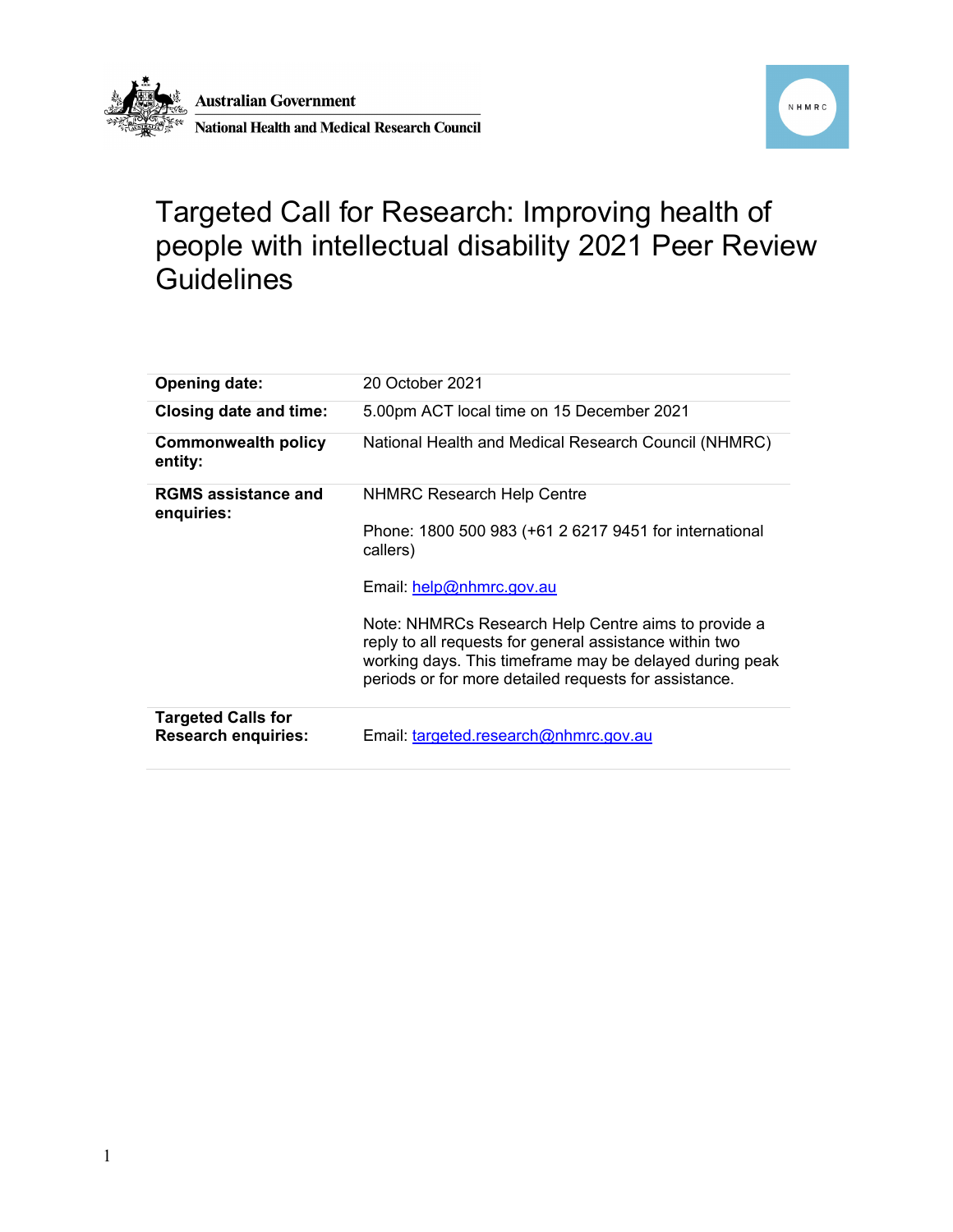### **Contents**

|              |        |         | Targeted Call for Research: Improving health of people with intellectual disability 2021 Peer |  |
|--------------|--------|---------|-----------------------------------------------------------------------------------------------|--|
| 1            |        |         |                                                                                               |  |
| $\mathbf{2}$ |        |         |                                                                                               |  |
| 3            |        |         |                                                                                               |  |
|              | 3.1    |         |                                                                                               |  |
|              | 3.2    |         |                                                                                               |  |
|              | 3.3    |         |                                                                                               |  |
|              | 3.3.1  |         |                                                                                               |  |
|              | 3.3.2  |         |                                                                                               |  |
|              | 3.3.3  |         |                                                                                               |  |
|              | 3.3.4  |         |                                                                                               |  |
|              | 3.4    |         |                                                                                               |  |
|              | 3.5    |         |                                                                                               |  |
| 4            |        |         |                                                                                               |  |
|              | 4.1    |         |                                                                                               |  |
|              | 4.2    |         |                                                                                               |  |
|              | 4.3    |         |                                                                                               |  |
|              | 4.3.1  |         | Identification of applications with an Aboriginal and Torres Strait Islander health           |  |
|              | focus  |         | 12                                                                                            |  |
|              | 4.3.2  |         |                                                                                               |  |
|              | 4.3.3  |         |                                                                                               |  |
|              | 4.3.4  |         | Establishment of panels and assignment of applications to panels/ Assignment of               |  |
|              |        |         |                                                                                               |  |
|              | 4.3.5  |         |                                                                                               |  |
|              | 4.3.6  |         |                                                                                               |  |
|              |        | 4.3.6.1 |                                                                                               |  |
|              |        |         |                                                                                               |  |
|              |        |         |                                                                                               |  |
|              |        |         |                                                                                               |  |
|              |        | 4.3.6.5 |                                                                                               |  |
|              |        |         |                                                                                               |  |
|              |        |         |                                                                                               |  |
|              | 4.3.7  |         |                                                                                               |  |
|              |        | 4.3.7.1 |                                                                                               |  |
|              |        |         |                                                                                               |  |
|              | 4.3.8  |         |                                                                                               |  |
|              | 4.3.9  |         |                                                                                               |  |
|              | 4.3.10 |         |                                                                                               |  |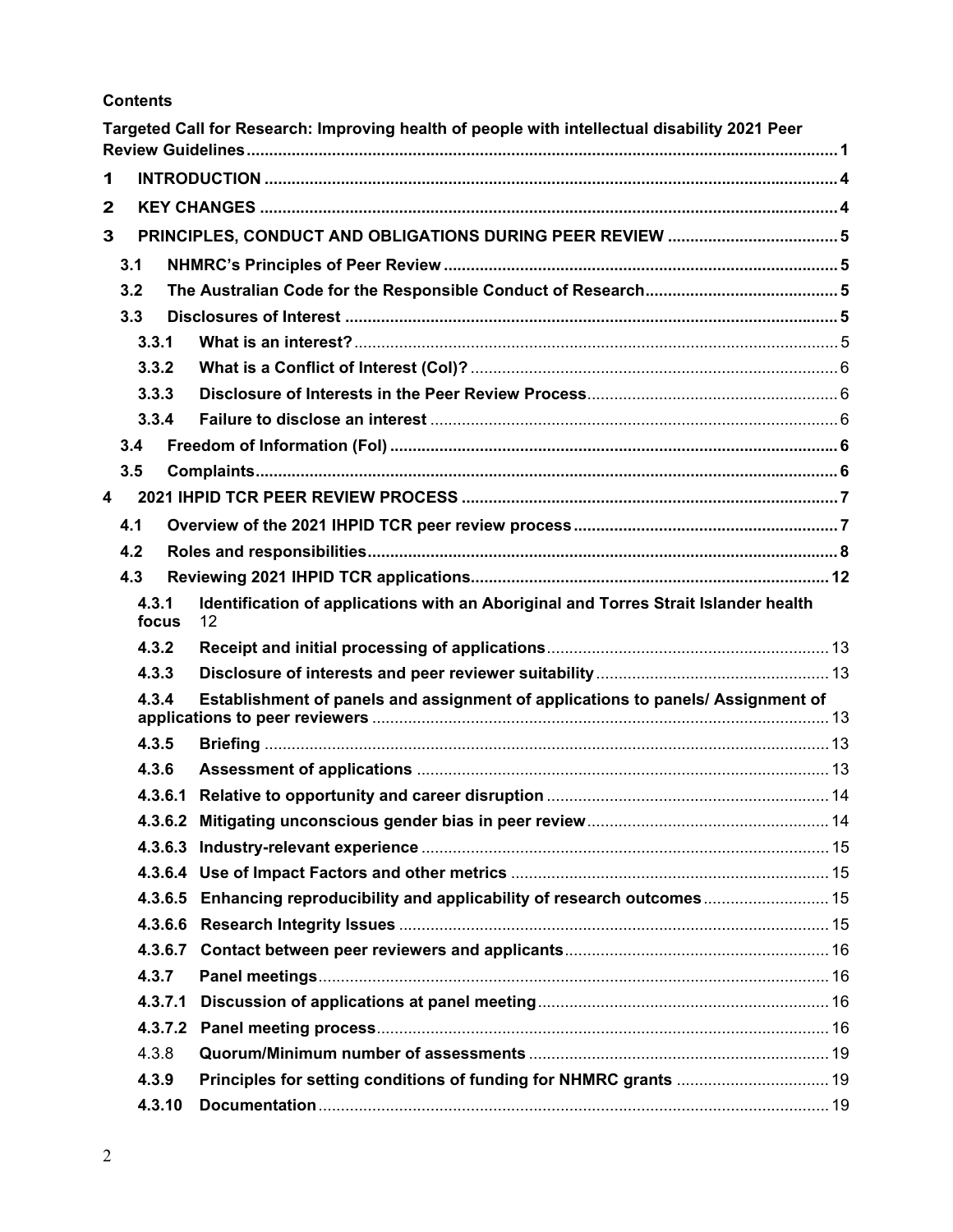| Appendix B - Guidance for Declaring and Assessing Disclosures of Interest 22     |  |
|----------------------------------------------------------------------------------|--|
|                                                                                  |  |
|                                                                                  |  |
|                                                                                  |  |
| Appendix F – Guidance for assessing applications against the Indigenous Research |  |
| Appendix G - Peer Review Guidance for Community/Consumer Representatives 34      |  |
|                                                                                  |  |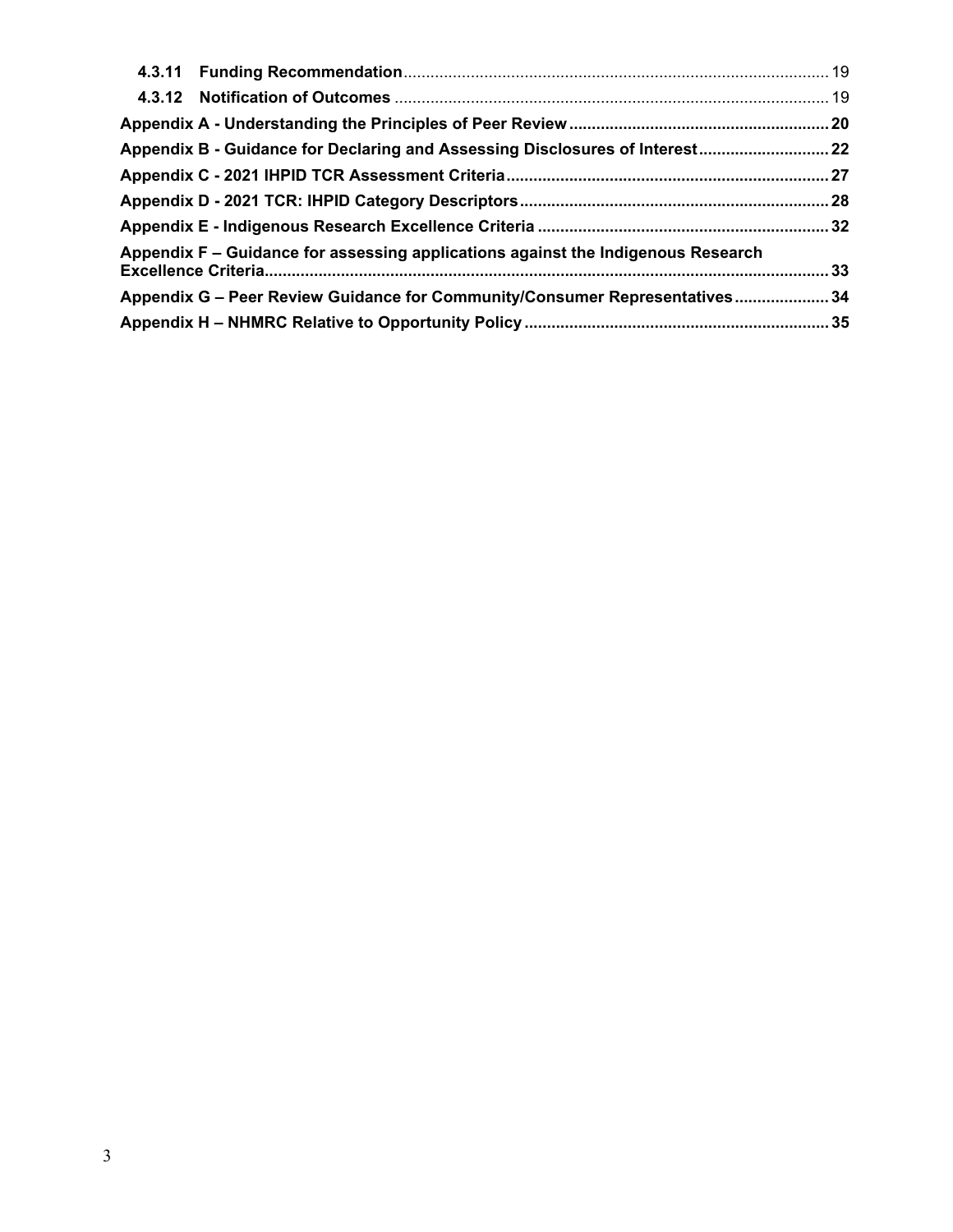## **1 INTRODUCTION**

The National Health and Medical Research Council (NHMRC) is responsible for managing the Australian Government's investment in health and medical research in a manner consistent with Commonwealth legislation, guidelines and policies. NHMRC has a responsibility to ensure taxpayers' funds are invested appropriately to support the best health and medical research. Expert peer review assists us in fulfilling this responsibility.

This guide outlines the overarching principles and obligations under which the 2021 Targeted Call for Research: Improving health of people with intellectual disability (IHPID TCR) peer review process operates, including:

- obligations in accordance with legislation, guidelines and policies
- how to disclose interests and manage conflicts, and
- standards and best practice for the conduct of peer review.

NHMRC will publicly notify the sector of any change in peer review process via its communications, such as through NHMRC's website and newsletters.

This guide should be read in conjunction with the:

- 2021 IHPID TCR Grant Guidelines, available on GrantConnect, which set out the rules, objectives and other considerations relevant to NHMRC funding.
- *Policy on the Disclosure of Interests requirements for prospective and appointed NHMRC committee members* (Section 39 Committees). This Policy outlines peer reviewers' responsibilities in order to ensure all disclosures of interests are addressed in a rigorous and transparent way throughout the period of a peer reviewer's participation in NHMRC Committees.

## **2 KEY CHANGES**

NHMRC recognises the impacts of the COVID-19 pandemic on Australia's health and medical research community and has updated assessment processes to reflect these impacts.

Peer reviewers must follow these updated processes:

- In track record assessment, peer reviewers must consider COVID-19 related circumstances, as outlined by applicants, as part of career disruptions or other relative to opportunity considerations under the provisions of NHMRC's Relative to Opportunity Policy.
- Peer reviewers should note that applicants have been advised that they may include information on any potential significant and long term impacts of the COVID-19 pandemic on their proposed research, and proposals for managing such risks, as part of their research risk management plan within the grant proposal.
- Peer reviewers are not to let the potential impacts of the COVID-19 pandemic on the proposed research affect the assessment of the research proposal of an application (e.g. the feasibility of accessing certain patient or population groups with social distancing restrictions in place).
- Peer reviewers must note that changes to the research proposal of a funded application, necessitated by the impacts of the COVID-19 pandemic (e.g. the commencement of a project needs to be delayed by six months until COVID-19 restrictions are eased) will be considered through NHMRC's Postaward management and grant variations processes. Such considerations do not form part of the peer review assessment of the proposal, particularly given that the long term impacts of the pandemic are still unknown.

Peer reviewers should note the following significant changes for the 2021 IHPID TCR grant opportunity:

 Revised NHMRC Relative to Opportunity Policy (Appendix H) – The Policy has been revised by categorising and updating reference to Relative to Opportunity circumstances typically considered during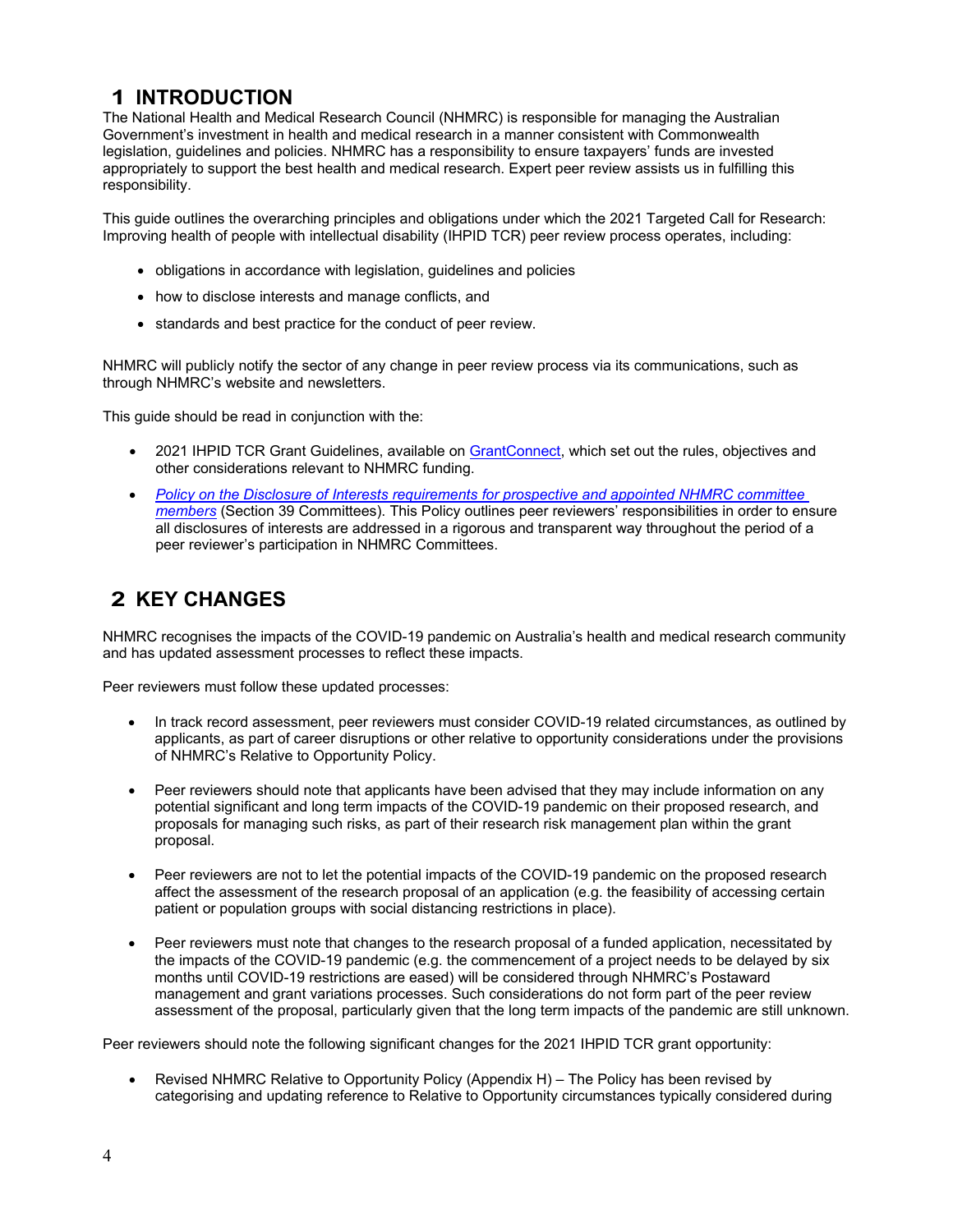peer review, including disability, illness and unemployment (noting that applicants can nominate any circumstance impacting productivity).

## **3 PRINCIPLES, CONDUCT AND OBLIGATIONS DURING PEER REVIEW**

The peer review process requires all applications to be reviewed by individuals with appropriate expertise. This carries an obligation on the part of peer reviewers to act in good faith, in the best interests of NHMRC and the research community and in accordance with NHMRC policies (outlined below).

## **3.1 NHMRC's Principles of Peer Review**

NHMRC's Principles of Peer Review (the Principles) are high-level, guiding statements that underpin all NHMRC's peer review processes, and include:

- **Fairness.** Peer review processes are fair and seen to be fair by all.
- **Transparency.** Applies to all stages of peer review.
- **Independence.** Peer reviewers provide independent advice. There is also independent oversight of peer review processes by independent Chairs and Observers.
- **Appropriateness and balance.** There is appropriate experience, expertise and representation of peer reviewers assessing applications.
- **Research community participation.** Persons holding taxpayer-funded grants should willingly make themselves available to participate in peer review processes, whenever possible, in accordance with the obligations in the Funding Agreement.
- **Confidentiality.** Participants respect that confidentiality is important to the fairness and robustness of peer review.
- **Impartiality.** Peer review is objective and impartial, with appropriate processes in place to manage disclosures of interest.
- **Quality and excellence.** NHMRC will continue to introduce evidence-based improvements into its processes to achieve the highest quality decision-making through peer review.

Additional details underpinning the Principles can be found at Appendix A.

## **3.2 The Australian Code for the Responsible Conduct of Research**

The *Australian Code for the Responsible Conduct of Research* (the Code) requires researchers participating in peer review do so in a way that is 'fair, rigorous and timely and maintains the confidentiality of the content'.

The Code is supported by additional supplementary guidance, including *Peer Review: A guide supporting the Australian Code for the Responsible Conduct of Research*.

## **3.3 Disclosures of Interest**

### **3.3.1 What is an interest?**

NHMRC is committed to ensuring that interests of any kind are dealt with consistently, transparently and with rigour, in accordance with sections 16A and 16B of the *Public Governance, Performance and Accountability Rule 2014* (made under the subsection 29(2) of the *Public Governance, Performance and Accountability Rule 2013*  (PGPA Act)).

In particular, under section 29 of the PGPA Act, "an official of a Commonwealth entity who has a material personal interest that relates to the affairs of the entity must disclose details of the interest". This obligation is ongoing and not limited to a particular point in time.

For the purposes of this document, the terms "material personal interest" and "interest" are regarded as interchangeable and whilst the term "interest/s" has been used for ease of reading, this policy includes guidance on each.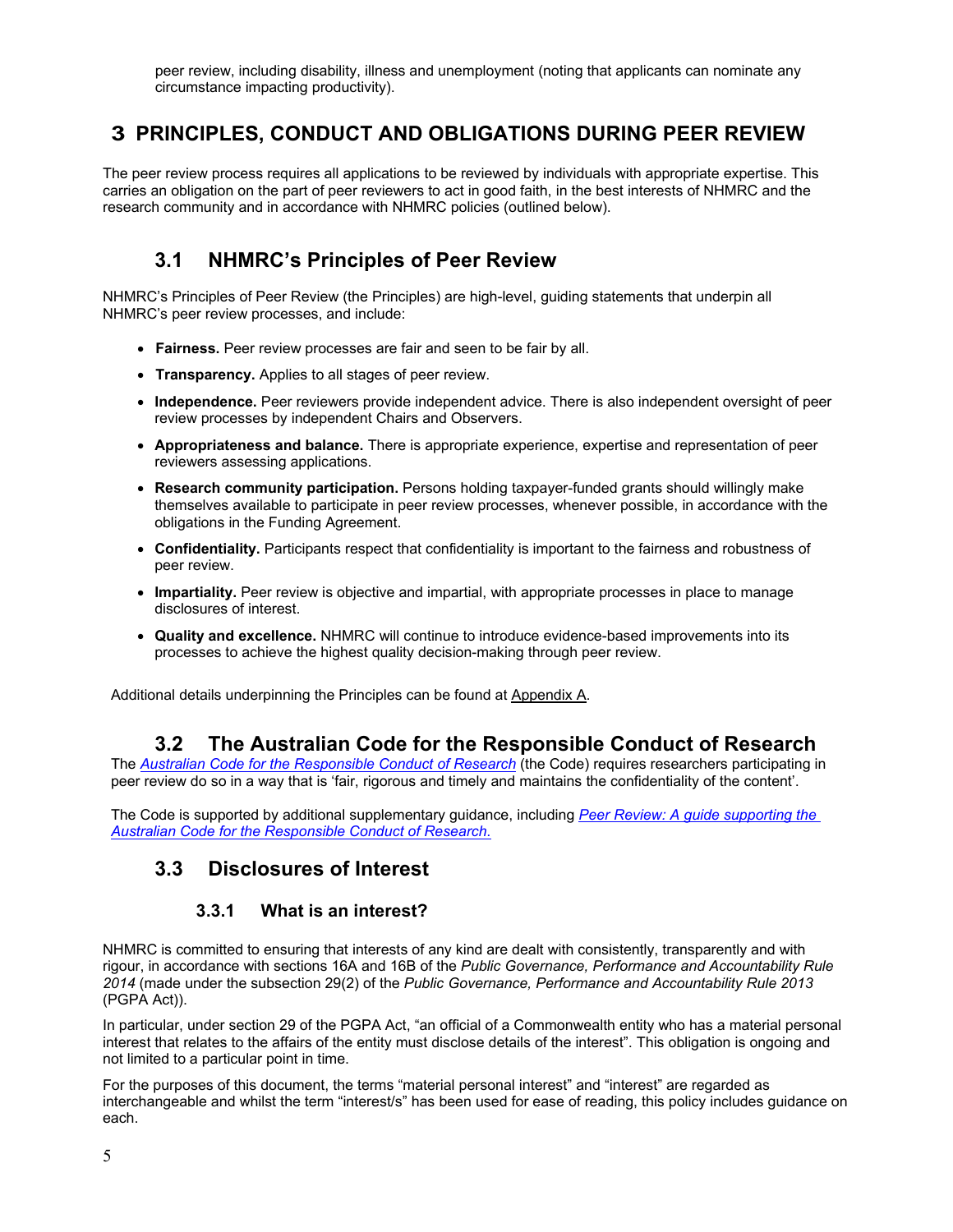## **3.3.2 What is a Conflict of Interest (CoI)?**

A CoI exists when there is a divergence between professional responsibilities (as a peer reviewer) and personal interests. Such conflicts have the potential to lead to biased advice affecting objectivity and impartiality. By managing any conflict, NHMRC maintains the integrity of its processes in the assessment of scientific and technical merit of the application.

For NHMRC peer review purposes, interests may fall into the broad domains of:

- Involvement with the application under review Collaborations
- 
- Professional relationships and associations **Financial relationships or interests**
- 
- 
- Working relationships **Teaching or supervisory relationships Teaching or supervisory relationships** 
	-
- Social relationships or associations **Social relationships or associations Other relevant interests or relationships**

For further information, peer reviewers should consult the NHMRC *Policy on the Disclosure of Interests Requirements for Prospective and Appointed NHMRC Committee Members* (Section 39 Committees).

Researchers frequently have a CoI that cannot be avoided. Decision making processes in research often need expert advice, and the pool of experts in a field can be so small that all the experts have some link with the matter under consideration. An individual researcher should therefore expect to be conflicted from time to time, be ready to acknowledge the conflict and make disclosures as appropriate.

An outline of potential CoI situations and guidance is provided for peer reviewers at Appendix B.

## **3.3.3 Disclosure of Interests in the Peer Review Process**

Peer reviewers must identify and disclose interests they may have with any of the Chief Investigators (CIs) and Associate Investigators (AIs) on applications they will be reviewing. After appointment as a peer reviewer, but before assessing any applications, peer reviewers are required to disclose their interests in writing. While interests must be disclosed at the beginning of the peer review process, new or previously unrecognised interests must be disclosed at any stage of the peer review process. Declarations must include details that substantiate when collaborations occurred (i.e. month and year). NHMRC will use these details to verify and determine the level of conflict. Any peer reviewer who has an interest that is determined by NHMRC to be a 'high' CoI will not be able to participate in the review of that application. However, they can provide scientific advice at the request of the Chair or NHMRC.

## **3.3.4 Failure to disclose an interest**

A failure to disclose an interest without a reasonable excuse will result in the termination of the peer reviewer's appointment under section 44B of the NHMRC Act (section 44B also covers failure to comply with section 29 of the PGPA Act).

It is important for peer reviewers to inform NHMRC of any circumstances which may constitute an interest, at any point during the peer review process. Accordingly, peer reviewers are encouraged to consult the secretariat if they are uncertain about any disclosure of interest matter.

## **3.4 Freedom of Information (FoI)**

NHMRC is subject to the *Freedom of Information Act 1982* which provides a statutory right for an individual to seek access to documents. If documents that deal with peer review fall within the scope of a request, the FoI process includes consultation and exemptions. NHMRC endeavours to protect the identity of peer reviewers assigned to a particular application.

## **3.5 Complaints**

NHMRC deals with any complaints, objections and requests for clarification on the peer review process. NHMRC may contact peer reviewers and/or Chairs involved to obtain additional information on particular application/s. Further information about the NHMRC complaints process can be found on the NHMRC website.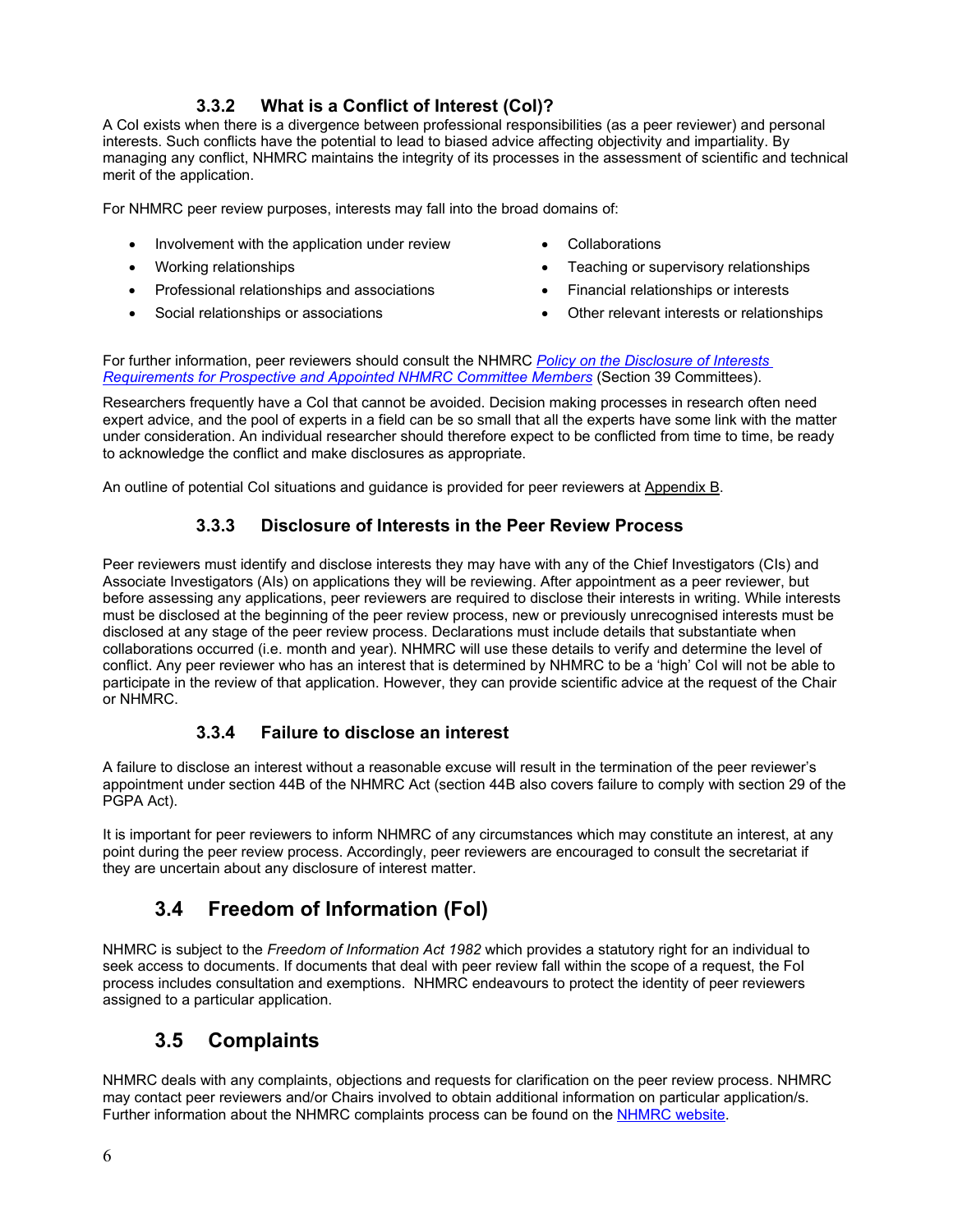## **4 2021 IHPID TCR PEER REVIEW PROCESS**

## **4.1 Overview of the 2021 IHPID TCR peer review process**

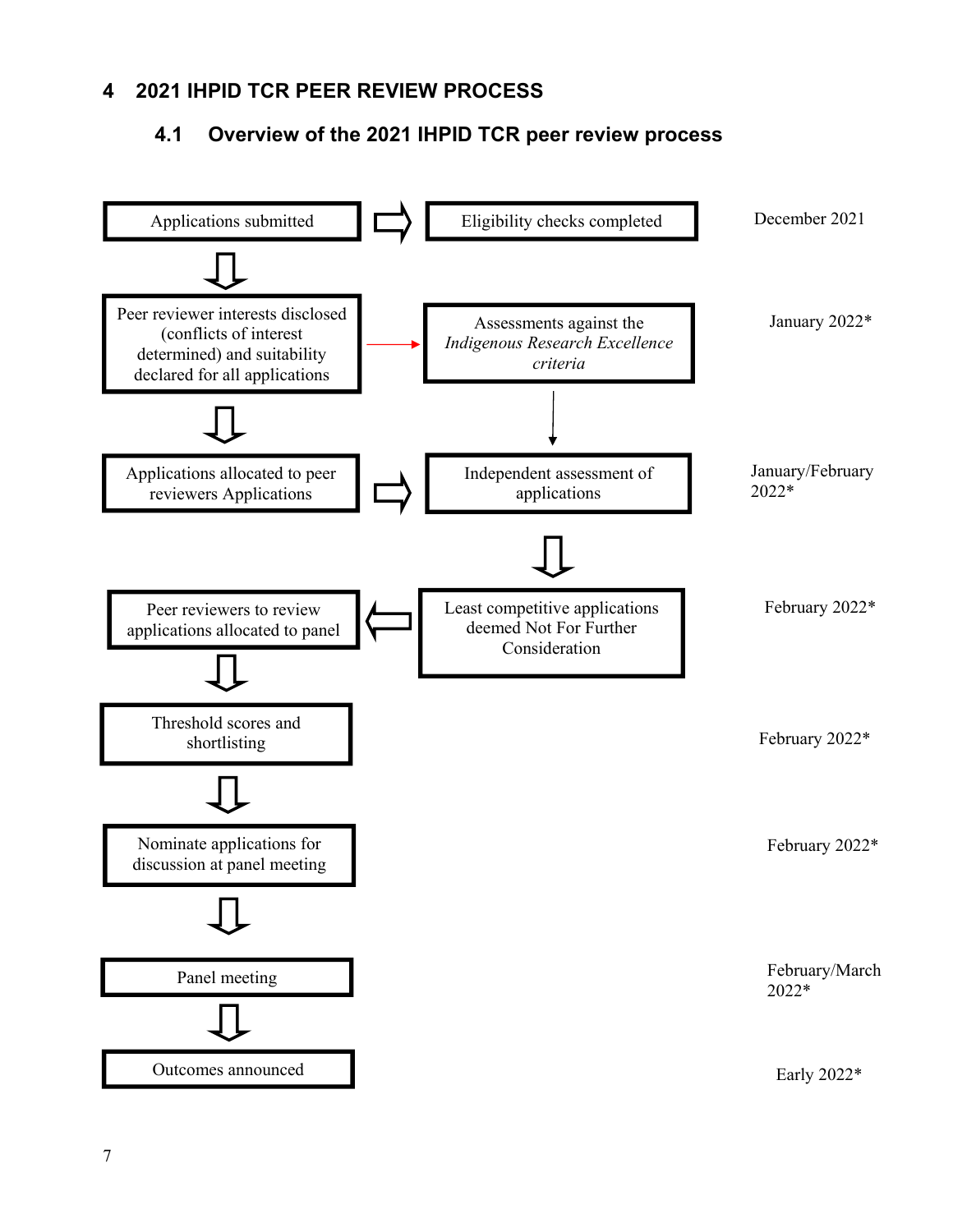\*Dates are indicative

| Date*             | <b>Activity</b>                                                                                                                   |
|-------------------|-----------------------------------------------------------------------------------------------------------------------------------|
| 15 Dec 2021       | Deadline for 2021 IHPID TCR application submission                                                                                |
| Dec 2021          | Application eligibility review and confirmation                                                                                   |
| Jan 2022          | Peer reviewers disclose interests and suitability against applications                                                            |
| Jan /Feb 2022     | Assessments against the Indigenous Research Excellence Criteria/external<br>assessments/other assessments obtained                |
| Jan /Feb 2022     | Allocation of applications to peer reviewers                                                                                      |
| Feb 2022          | Peer reviewers review applications and submit scores against 2021 IHPID TCR<br>assessment criteria for each allocated application |
| March 2022        | Panel meeting                                                                                                                     |
| <b>Early 2022</b> | Notification of outcomes*                                                                                                         |

\*Date is indicative and subject to change.

Further information on the steps outlined in this process is provided in section 4.3 *Reviewing 2021 IHPID TCR applications.*

## **4.2 Roles and responsibilities**

The roles and responsibilities of those participating in the 2021 IHPID TCR peer review process are identified in the table below.

| <b>Roles</b> | <b>Responsibilities</b>                                                                                                                                                                                                                                                                                                                                                                                                                        |  |
|--------------|------------------------------------------------------------------------------------------------------------------------------------------------------------------------------------------------------------------------------------------------------------------------------------------------------------------------------------------------------------------------------------------------------------------------------------------------|--|
| Chair        | The Chair's role is to ensure NHMRC's procedures are adhered to and that fair<br>and equitable consideration is given to every application being discussed at the<br>panel meeting.<br>Chairs do not assess applications but manage the process of peer review in<br>accordance with this Guide.<br>Prior to the panel meeting Chairs need to:<br>familiarise themselves with this document and other material as identified<br>by NHMRC staff |  |
|              |                                                                                                                                                                                                                                                                                                                                                                                                                                                |  |
|              |                                                                                                                                                                                                                                                                                                                                                                                                                                                |  |
|              | identify and advise NHMRC of all interests they have with applications<br>$\bullet$<br>assigned to their panel, and                                                                                                                                                                                                                                                                                                                            |  |
|              | familiarise themselves with ALL the applications assigned to their panel,<br>$\bullet$<br>excluding those for which they have been determined to have a high Col.                                                                                                                                                                                                                                                                              |  |
|              | assist peer reviewers with their duties and in understanding what is<br>expected of them                                                                                                                                                                                                                                                                                                                                                       |  |
|              | During the panel meeting Chairs will:<br>take appropriate action for each Col                                                                                                                                                                                                                                                                                                                                                                  |  |
|              | keep discussions on time and focused                                                                                                                                                                                                                                                                                                                                                                                                           |  |
|              | ensure NHMRC procedures are followed<br>$\bullet$                                                                                                                                                                                                                                                                                                                                                                                              |  |
|              | promote good engagement by peer reviewers in all discussions<br>٠                                                                                                                                                                                                                                                                                                                                                                              |  |
|              | ensure that all peer reviewers consider 'relative to opportunity', including<br>$\bullet$<br>career disruptions, when discussing applications                                                                                                                                                                                                                                                                                                  |  |
|              | ensure that any discussion and assessment is based on the 2021 IHPID<br>TCR assessment criteria and associated category descriptors                                                                                                                                                                                                                                                                                                            |  |

## **2021 IHPID TCR Peer Review Participants Table**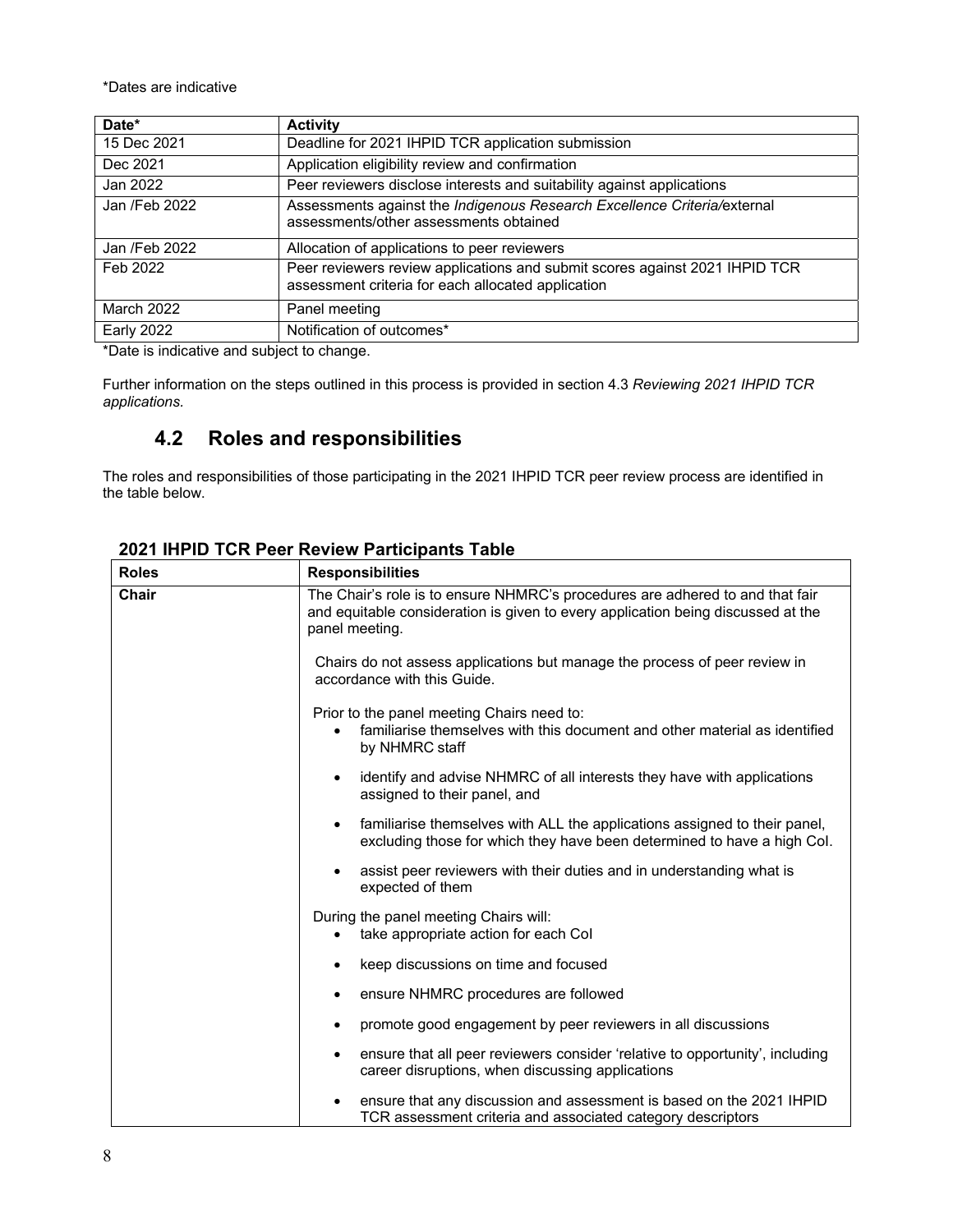|                        | (Appendices C and D).                                                                                                                                                                                                                                           |  |
|------------------------|-----------------------------------------------------------------------------------------------------------------------------------------------------------------------------------------------------------------------------------------------------------------|--|
|                        | ensure the panel consistently considers the assessment against the<br>Indigenous Research Excellence Criteria for applications with an<br>Aboriginal and Torres Strait Islander health focus                                                                    |  |
|                        | ensure peer reviewers are satisfied with the consistency and<br>appropriateness of discussions for each application                                                                                                                                             |  |
|                        | record and notify NHMRC of any requests for clarification or advice, and                                                                                                                                                                                        |  |
|                        | approve Meeting Attendance Record sheets.                                                                                                                                                                                                                       |  |
|                        | Chairs may need to:                                                                                                                                                                                                                                             |  |
|                        | fulfil the duties and responsibilities of a peer reviewer where required (e.g.<br>to meet quorum requirements of the panel when assessing particular<br>applications) - in such an instance a substitute Chair will be identified for<br>relevant applications. |  |
| <b>Assistant Chair</b> | Prior to the panel meeting Assistant Chairs need to:                                                                                                                                                                                                            |  |
|                        | familiarise themselves with this document and other material as identified<br>٠<br>by NHMRC staff                                                                                                                                                               |  |
|                        | identify and advise NHMRC of all interests they may have with<br>$\bullet$<br>applications to be reviewed by the panel                                                                                                                                          |  |
|                        | familiarise themselves with all applications being considered by the<br>$\bullet$<br>panel.                                                                                                                                                                     |  |
|                        | During the panel meeting Assistant Chairs will:                                                                                                                                                                                                                 |  |
|                        | note the strengths and weaknesses of the application while discussion<br>٠<br>by the panel is underway                                                                                                                                                          |  |
|                        | record budget changes and panel justification for adjusting the proposed<br>$\bullet$<br>budgets                                                                                                                                                                |  |
|                        | ensure that budget discussions are consistent for all applications and<br>$\bullet$<br>inform the Chair if inconsistencies arise                                                                                                                                |  |
|                        | act as Chair for applications where the Chair is unavailable or has a<br>$\bullet$<br>Col                                                                                                                                                                       |  |
|                        | fulfil the duties and responsibilities of a panel member where required<br>$\bullet$<br>(e.g. to meet quorum requirements of the panel when assessing<br>particular applications).                                                                              |  |
| <b>Peer reviewers</b>  | Prior to the panel meeting, peer reviewers need to:<br>familiarise themselves with this Guide and other material as identified by<br>NHMRC staff                                                                                                                |  |
|                        | identify and advise NHMRC of all interests they have with applications<br>assigned to them                                                                                                                                                                      |  |
|                        | provide a fair and impartial assessment against the 2021 IHPID TCR<br>assessment criteria and associated category descriptors (Appendices C<br>and D) for each non-conflicted application assigned, in a timely manner                                          |  |
|                        | assess track record by taking into consideration research achievements<br>$\bullet$<br>'relative to opportunity', including any career disruptions, where applicable                                                                                            |  |
|                        | consider the assessment against the Indigenous Research Excellence<br>Criteria (Appendix E) provided for applications with an Aboriginal and<br>Torres Strait Islander health focus                                                                             |  |
|                        | review scores/comments from all peer reviewers for all applications<br>$\bullet$<br>assigned to them, and                                                                                                                                                       |  |
|                        | advise NHMRC of any applications they choose to nominate for                                                                                                                                                                                                    |  |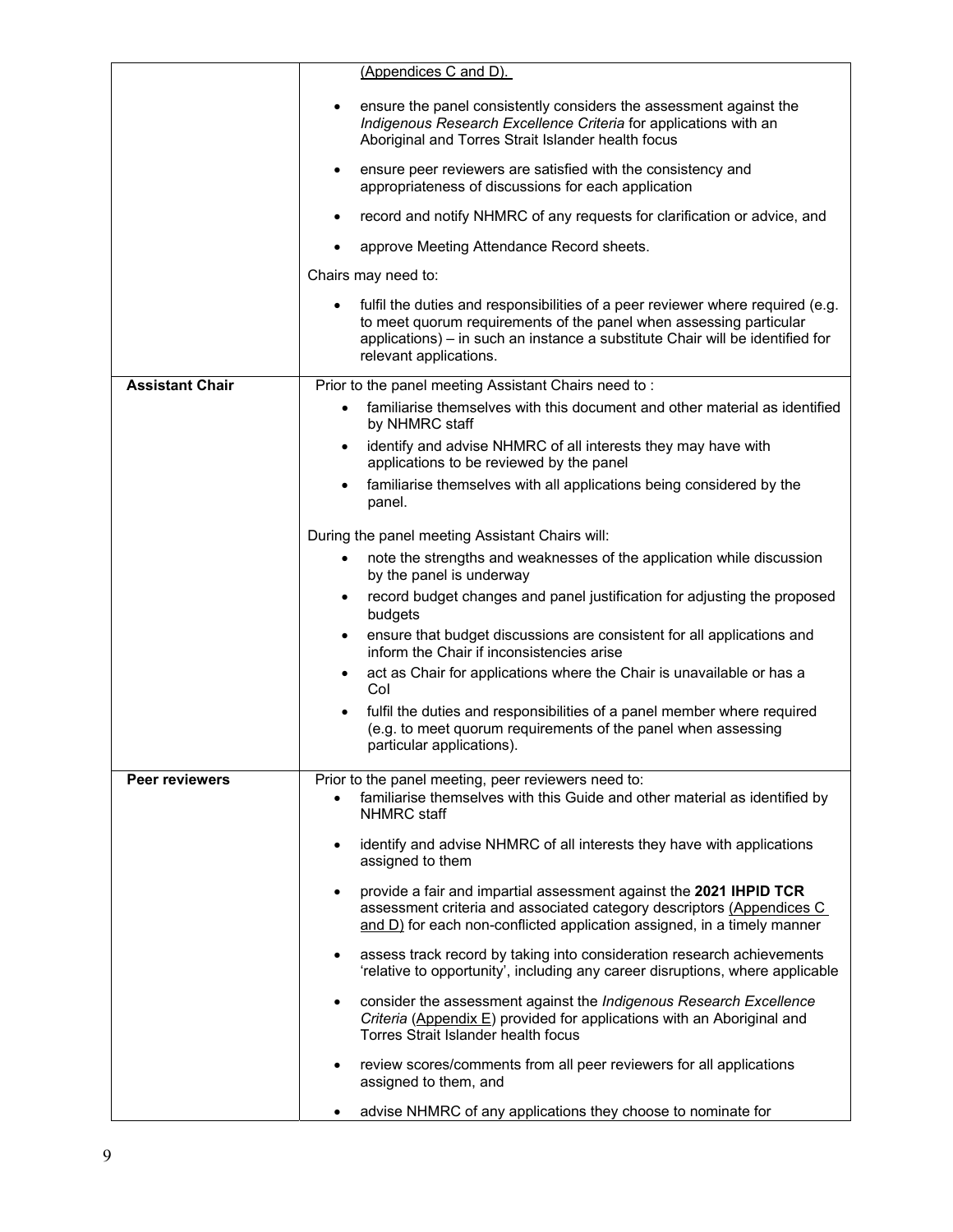|                               | discussion by exception at the panel meeting.                                                                                                                                                                                                                                                          |  |
|-------------------------------|--------------------------------------------------------------------------------------------------------------------------------------------------------------------------------------------------------------------------------------------------------------------------------------------------------|--|
|                               | provide written summaries for each application assigned to them.                                                                                                                                                                                                                                       |  |
|                               | During the panel meeting, peer reviewers will:<br>disclose interests they have with other peer reviewers                                                                                                                                                                                               |  |
|                               | prepare for and participate in the discussion for each application where<br>they do not have a high Col.                                                                                                                                                                                               |  |
|                               | Score each application using the grant management system (Sapphire)                                                                                                                                                                                                                                    |  |
| Primary<br>Spokesperson (1SP) | Prior to the panel meeting:<br>assess the allocated applications against the 2021 IHPID TCR<br>assessment criteria and associated category descriptors (Appendices C<br>and D).                                                                                                                        |  |
|                               | assess track record by taking into consideration research achievements<br>'relative to opportunity', including any career disruptions, where<br>applicable                                                                                                                                             |  |
|                               | prepare speaking notes to present the application at the panel meeting                                                                                                                                                                                                                                 |  |
|                               | rigorously assess the proposed budget to ensure that requests for<br>Direct Research Costs (DRCs) are appropriate for the project and fully<br>justified.                                                                                                                                              |  |
|                               | At the panel meeting:                                                                                                                                                                                                                                                                                  |  |
|                               | lead the discussion using prepared notes                                                                                                                                                                                                                                                               |  |
|                               | announce final scores for applications based on discussions                                                                                                                                                                                                                                            |  |
|                               | support the secondary spokesperson (2SP) in discussion about the<br>appropriateness or otherwise, of the requested budget as required with<br>reference to the individual elements of the budget ensuring PSPs,<br>DRCs and equipment requests are appropriate for the project and fully<br>justified. |  |
| <b>Secondary</b>              | Prior to the panel meeting:                                                                                                                                                                                                                                                                            |  |
| Spokesperson (2SP)            | assess the allocated applications against the 2021 IHPID TCR<br>assessment criteria and associated category descriptors (Appendices C<br><u>and D)</u> .                                                                                                                                               |  |
|                               | assess track record by taking into consideration research achievements<br>'relative to opportunity', including any career disruptions, where applicable                                                                                                                                                |  |
|                               | prepare speaking notes to present the application at the panel meeting                                                                                                                                                                                                                                 |  |
|                               | rigorously assess the proposed budget to ensure that the DRCs are<br>$\bullet$<br>appropriate for the project and fully justified                                                                                                                                                                      |  |
|                               | prepare a recommendation for the panel to either: leave the requested<br>budget intact, propose modifying the budget, or seek advice from the<br>panel regarding specific budget requests.                                                                                                             |  |
|                               | At the panel meeting:<br>add to the 1SP comments using prepared notes                                                                                                                                                                                                                                  |  |
|                               | announce final scores for applications based on discussions                                                                                                                                                                                                                                            |  |
|                               | discuss the appropriateness or otherwise, of the requested budget as<br>$\bullet$<br>required with reference to the individual elements of the budget ensuring<br>the requested DRCs are appropriate for the project and fully justified.                                                              |  |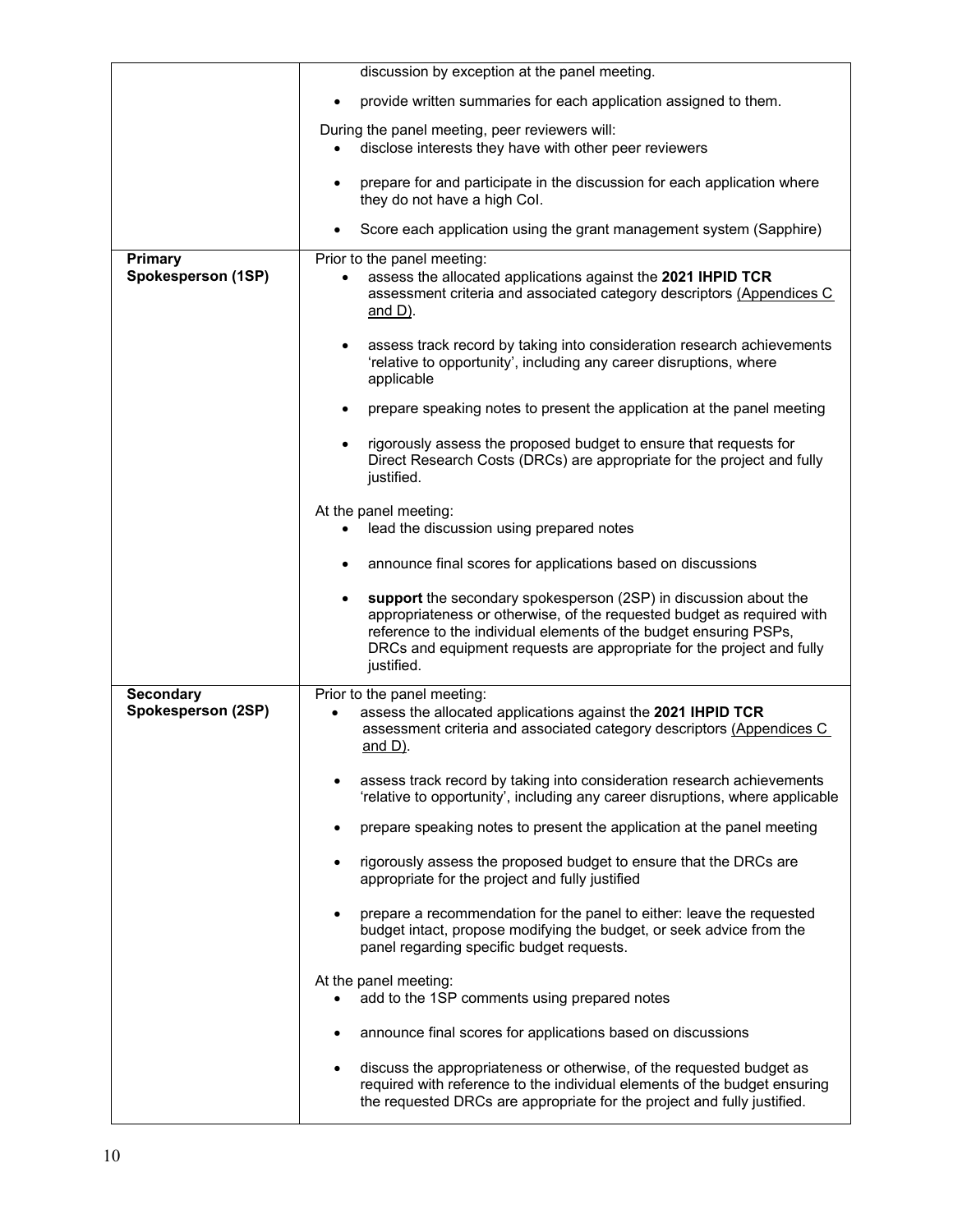| <b>Community/consumer</b> | Prior to the panel meeting, community/consumer reviewers need to:                                                                                                                                                           |  |
|---------------------------|-----------------------------------------------------------------------------------------------------------------------------------------------------------------------------------------------------------------------------|--|
| reviewer                  | familiarise themselves with this Guide and other material as identified by<br>NHMRC staff, and                                                                                                                              |  |
|                           |                                                                                                                                                                                                                             |  |
|                           | identify and advise NHMRC of all interests they have with applications<br>assigned to their panel.                                                                                                                          |  |
|                           | prepare to discuss strengths and weaknesses of how community and                                                                                                                                                            |  |
|                           | consumer involvement and engagement is included in the design, conduct                                                                                                                                                      |  |
|                           | and dissemination of outcomes of the research proposed. They will also<br>give their perspective on the impact of the application in fulfilling the TCR's                                                                   |  |
|                           | intended outcomes (please refer to Appendix G).                                                                                                                                                                             |  |
|                           | During the panel meeting, community/consumer reviewers will:                                                                                                                                                                |  |
|                           | participate in the review of applications by providing expert advice while<br>taking into consideration the 2021 IHPID TCR assessment criteria and                                                                          |  |
|                           | associated category descriptors (Appendices C and D).                                                                                                                                                                       |  |
| <b>NHMRC Staff</b>        | Under direction from the CEO, NHMRC staff will be responsible for overall                                                                                                                                                   |  |
|                           | administration of the peer review process and for the conduct of specific<br>activities.                                                                                                                                    |  |
|                           | Prior to the panel meeting, NHMRC staff will:                                                                                                                                                                               |  |
|                           | invite individuals to participate in the 2021 IHPID TCR scheme peer                                                                                                                                                         |  |
|                           | review process as required                                                                                                                                                                                                  |  |
|                           | determine whether disclosed interests pose a conflict and the level of that<br>conflict.                                                                                                                                    |  |
|                           | act as the first point of contact for peer reviewers                                                                                                                                                                        |  |
|                           | provide briefings to peer reviewers                                                                                                                                                                                         |  |
|                           | determine eligibility of applications<br>٠                                                                                                                                                                                  |  |
|                           | assign applications and peer reviewers to the appropriate panel/ to the<br>appropriate peer reviewers, and                                                                                                                  |  |
|                           | prepare provisional ranked lists for peer reviewers' consideration.                                                                                                                                                         |  |
|                           | review peer reviewer written summaries for inappropriate comments.                                                                                                                                                          |  |
|                           | At the panel meeting NHMRC staff will:                                                                                                                                                                                      |  |
|                           | support the operation of NHMRC's grant management system                                                                                                                                                                    |  |
|                           | assist the Chair in running the discussions                                                                                                                                                                                 |  |
|                           | fulfil the role of Chair/Assistant Chair where required (e.g. where the<br>$\bullet$<br>Chair/Assistant Chair is deemed to have a high conflict of interest with an<br>application).                                        |  |
|                           | implement appropriate management plans for peer reviewers with 'high'<br>٠<br>interests or conflicts with applications and ensure that all participants<br>(including community observers) are aware of disclosed interests |  |
|                           | ensure that all peer reviewers are provided with the necessary information<br>$\bullet$<br>to review each application, and assisting and advising on the peer review<br>process as required                                 |  |
|                           | maintain scoring records for each application<br>$\bullet$                                                                                                                                                                  |  |
|                           | act as the first point of contact for peer reviewers and community<br>$\bullet$<br>observers, and                                                                                                                           |  |
|                           | seek feedback from participants in the peer review process on<br>$\bullet$<br>improvements for future processes.                                                                                                            |  |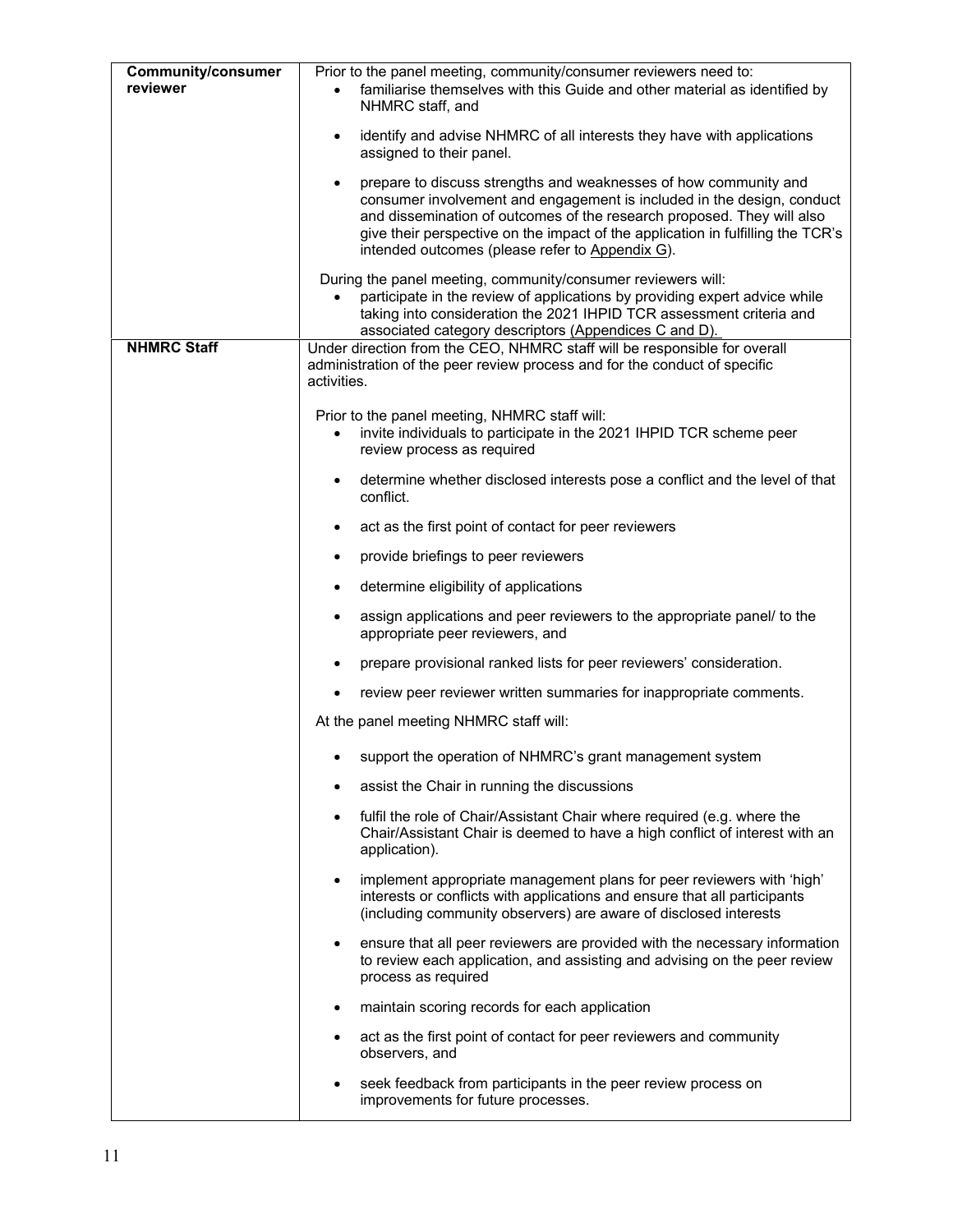| Indigenous health<br>research peer<br>reviewers | Indigenous health research peer reviewers will review how well each application<br>addresses NHMRC's Indigenous Research Excellence Criteria (Appendix E).<br>Indigenous health research external peer reviewers will not participate in scoring.<br>They will act as external experts and provide guiding comments to the peer<br>reviewers relating to the Indigenous Research Excellence Criteria.<br>If required, IHRP members will advise NHMRC if an application allocated to the<br>IHRP does not relate to Aboriginal and Torres Strait Islander health.                                                                                                                                                                                                                                                                                                                                                                                                                                                                                                                                        |
|-------------------------------------------------|---------------------------------------------------------------------------------------------------------------------------------------------------------------------------------------------------------------------------------------------------------------------------------------------------------------------------------------------------------------------------------------------------------------------------------------------------------------------------------------------------------------------------------------------------------------------------------------------------------------------------------------------------------------------------------------------------------------------------------------------------------------------------------------------------------------------------------------------------------------------------------------------------------------------------------------------------------------------------------------------------------------------------------------------------------------------------------------------------------|
| <b>Community</b><br><b>Observers</b>            | NHMRC invites respected members of the general community to observe whether<br>NHMRC policy and procedures are being adhered to during the peer review<br>process. Observers assist NHMRC in ensuring that the assessment of all<br>applications is fair, equitable and impartial.<br>Observers will be briefed on the processes and procedures of the peer review of<br>2021 IHPID TCR applications. They will not participate in the review of any<br>application.<br>At the panel meeting, observers will:<br>identify and advise NHMRC of all conflict of interests they have with<br>$\bullet$<br>applications to be discussed<br>• monitor the procedural aspects of the meeting, and<br>provide feedback to NHMRC on the consistency of peer review processes<br>and policies.<br>Observers may raise issues of a general nature for advice or action as<br>appropriate with NHMRC staff.<br>Observers are subject to the same disclosure of interest requirements as peer<br>reviewers. Where a high Col exists, the observer will not observe discussions of<br>the respective application(s). |

## **4.3 Reviewing 2021 IHPID TCR applications**

All **2021 IHPID TCR** applications are assessed against the **2021 IHPID TCR** *Assessment Criteria* and the associated *Category Descriptors* at Appendices C and D. Applications that are accepted by NHMRC as relating to the improvement of Aboriginal and Torres Strait Islander health (see section 3.3.1) are also assessed against the *Indigenous Research Excellence Criteria* as set out at Appendix E*.* 

## **4.3.1 Identification of applications with an Aboriginal and Torres Strait Islander health focus**

Applications relating specifically to Aboriginal and Torres Strait Islander people's health will be identified by information provided in the application. Researchers with Aboriginal and Torres Strait Islander health expertise will check whether these applications have at least 20% of their research effort and/or capacity building focused on Aboriginal and Torres Strait Islander health.

For applications confirmed as relating specifically to Aboriginal and Torres Strait Islander health research, NHMRC will endeavour to obtain at least one external assessment against the *Indigenous Research Excellence Criteria* (Appendix E) from an assessor with expertise in Aboriginal and Torres Strait Islander health. For further information on assessing applications that have a focus on the health of Indigenous Australians, see *Guidance for Assessing applications against the Indigenous Research Excellence Criteria* at Appendix F.

The assessment against the *Indigenous Research Excellence Criteria* will be considered by peer reviewers when scoring the assessment criteria at Appendix C.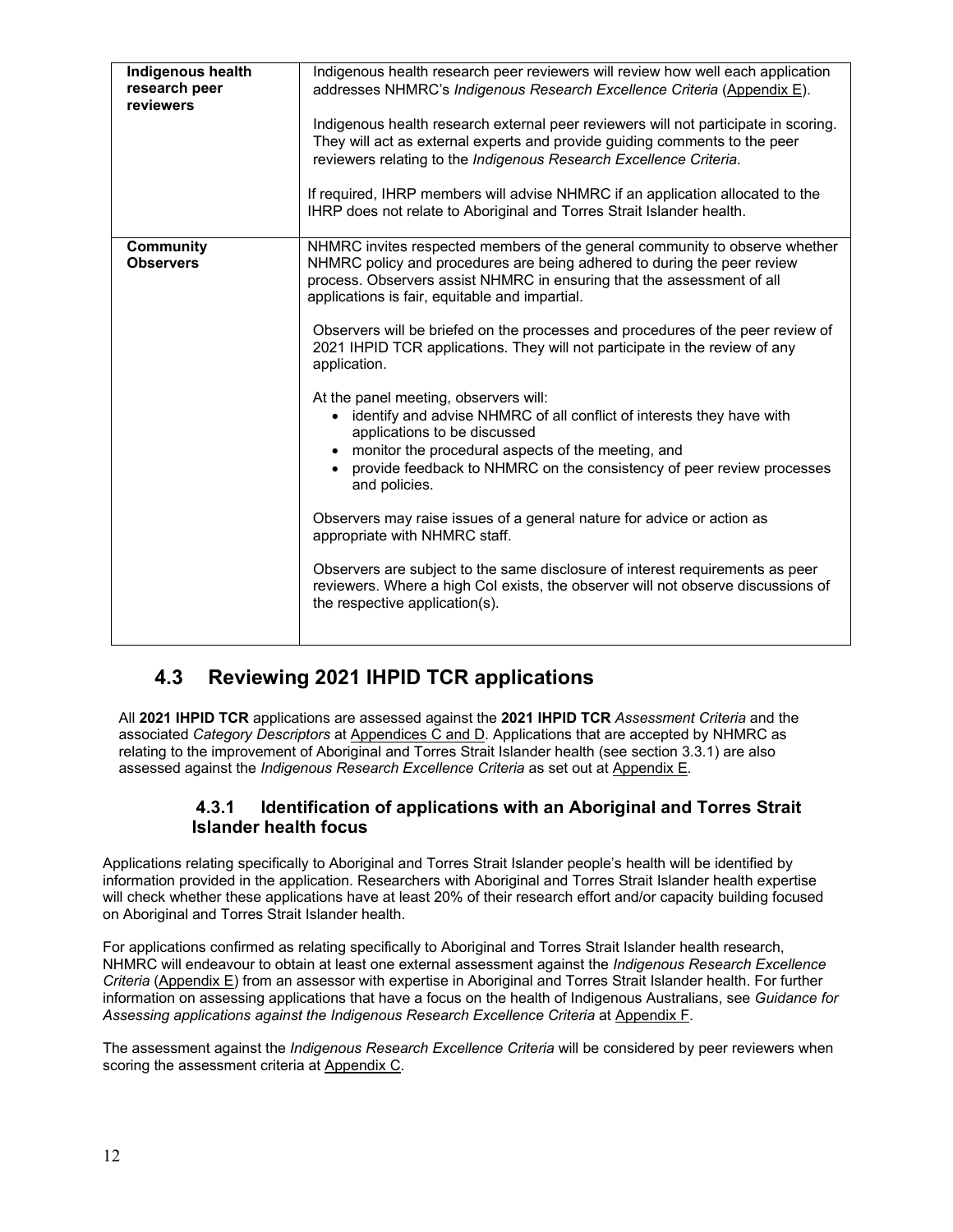## **4.3.2 Receipt and initial processing of applications**

NHMRC staff will verify that 2021 IHPID TCR applications meet eligibility criteria. Applicants will be advised if their application is ineligible. However, in some instances these applications will remain in the peer review process until their ineligibility is confirmed. Eligibility rulings may be made at any point in the peer review process.

## **4.3.3 Disclosure of interests and peer reviewer suitability**

Peer reviewers will be provided with a summary of each application and disclose their interests within NHMRC's grant management system, in accordance with the guidelines provided at Section 3.3 and Appendix B.

Some peer reviewers may have a disclosure of interest for which they require a decision. In this case, NHMRC will assess the information provided by the peer reviewer and provide a ruling on the level of CoI.

Peer reviewers are also required to select their level of suitability for applications, based on the information available to them in the application summary.

## **4.3.4 Establishment of panels and assignment of applications to panels/ Assignment of applications to peer reviewers**

Taking into account CoIs and peer reviewer suitability, NHMRC staff will assign applications and peer reviewers. It is expected each panel will be assigned an approximately equal number of applications. However this is subject to change, depending on the number and peer review area of applications. It is expected there will be only one panel of peer reviewers, however the number of panels formed will depend on the total number and type of applications received.

Application allocation is informed by the proposed field of research and other key words entered into NHMRC's grant management system by applicants and peer reviewers.

## **4.3.5 Briefing**

NHMRC will provide peer reviewers briefing material with further details on their duties and responsibilities in the 2021 IHPID TCR peer review process. This will be made available to peer reviewers prior to assessing applications. Further information may be provided as necessary throughout the peer review process.

## **4.3.6 Assessment of applications**

Peer reviewers will be given access to applications (where no high CoI exists) and will be required to assess and enter their scores in NHMRC's grant management system. Peer reviewers will assess all applications assigned to them against the assessment criteria, using the category descriptors, taking into account career disruptions and other 'relative to opportunity' considerations (Appendix H), where applicable.

To ensure they provide independent scores, peer reviewers are not to discuss applications with other peer reviewers, except at the panel meeting.

Peer reviewers must ensure scores are completed by the nominated due date. If peer reviewers are unable to meet this requirement, they must contact NHMRC promptly to discuss alternative arrangements.

Peer reviewers' scores will be used to create provisional ranked lists of applications for each panel/ from which funding recommendations will be based. The rating will be determined using each peer reviewer's score for each of the assessment criteria. The rating, as calculated arithmetically to three decimal places, will take account of the weighting of each criterion.

Based on the calculated ratings, applications will be deemed a category level as follows:

| <b>Rating range</b> | <b>Deemed</b><br>category |
|---------------------|---------------------------|
| $1.001 - 1.500$     |                           |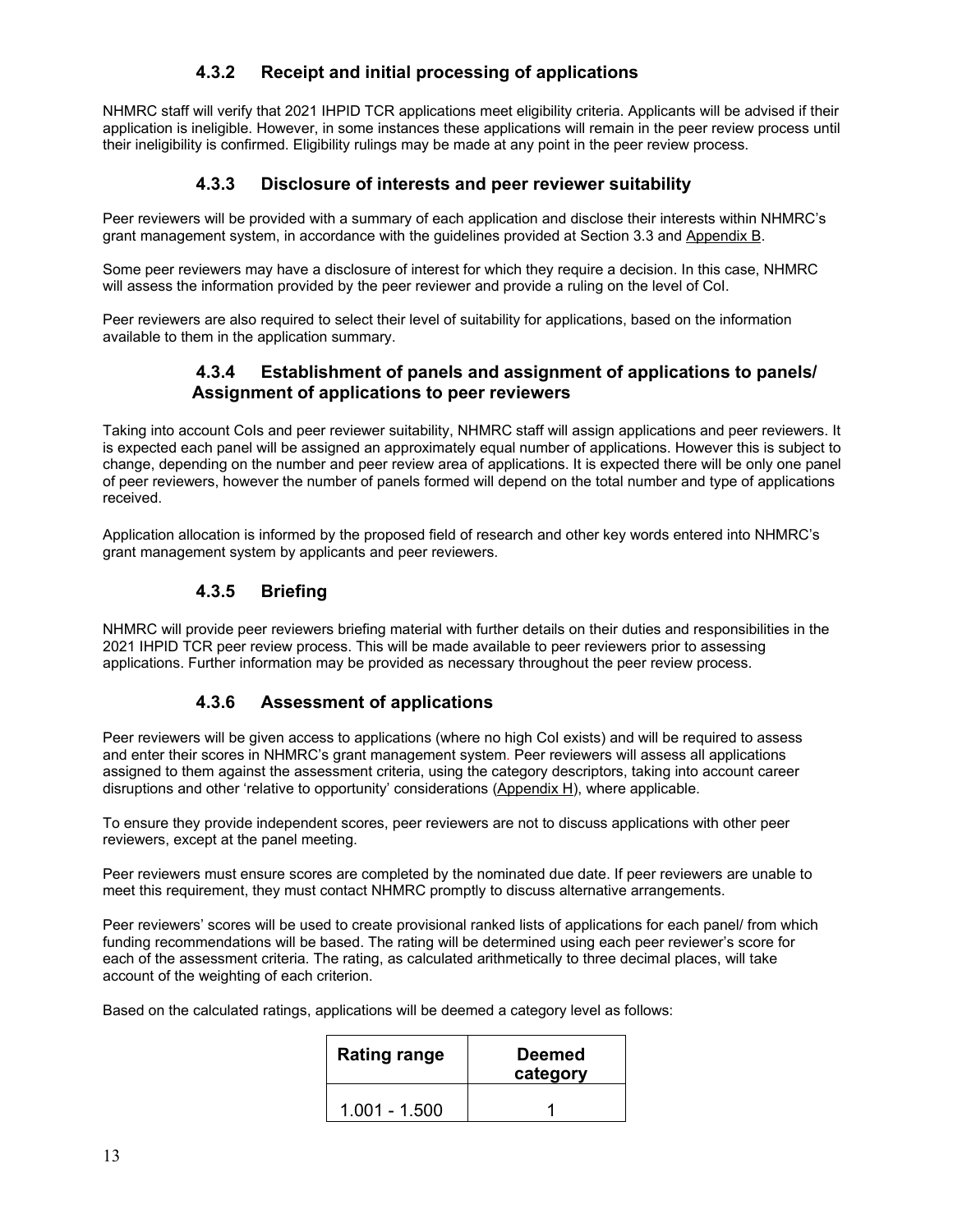| 1.501 - 2.500   | 2 |
|-----------------|---|
| $2.501 - 3.500$ | 3 |
| $3.501 - 4.500$ | 4 |
| 4.501 - 5.500   | 5 |
| $5.501 - 6.500$ | հ |
| $6.501 - 7.000$ |   |

## **4.3.6.1 Relative to opportunity and career disruption**

Peer reviewers must take into account productivity relative to opportunity and, where applicable, career disruption considerations in the assessment of all applications. This reflects NHMRC's policy that assessment processes should accurately assess an applicant's track record and associated productivity relative to stage of career, including consideration as to whether productivity and contribution are commensurate with the opportunities available to the applicant. To assist peer reviewers with their assessment, further details regarding relative to opportunity and career disruptions are provided at Appendix H.

## **4.3.6.2 Mitigating unconscious gender bias in peer review**

NHMRC is committed to addressing gender equality to promote fairness, transparency, equality and diversity in health and medical research. Fostering gender equality in peer review is a strategic objective, underpinned by NHMRC's *Gender Equality Strategy 2018–2021*.

Consistent with international practice and to ensure that NHMRC grant applications continue to receive objective and impartial assessments, NHMRC is raising peer reviewers' awareness of unconscious bias in the assessment process.

This is also consistent with the NHMRC document *Peer Review: A guide supporting the Australian Code for the Responsible Conduct of Research*, which states that peer reviewers should be aware of how their own biases (conscious or unconscious) could affect the peer review process, including in relation to gender, ethnicity, nationality, institutional employer and research discipline).

#### **Peer reviewer participation in the online Harvard Implicit Association Test for gender and science**

In support of the objective, NHMRC encourages peer reviewers to complete the online Harvard Implicit Association Test (IAT) for gender and science. The IAT for gender and science, used by several research funding agencies nationally and internationally, is designed to help participants identify any implicit associations they may have between gender and participation in a science career.

By completing the test, peer reviewers gain a better understanding and increased awareness of how unconscious attitudes may affect their decisions, which prepares them to carry out their duties to the high standards of fairness and rigour expected by NHMRC. Peer reviewers should continue to follow all peer review principles and processes outlined in these guidelines, ensuring that each application is accurately reviewed against the assessment criteria (Appendix C). NHMRC does not have access to, nor does it seek, peer reviewers' information and results for the IAT for gender and science in the peer review process.

Peer reviewers must also familiarise themselves with any additional materials provided by NHMRC about unconscious bias awareness and implicit associations for gender and science during the peer review process.

#### **Use of gender-neutral language**

To reduce unconscious gender bias, NHMRC has strongly advised applicants to use gender-neutral language. This will limit the opportunity for unconscious gender bias to affect the assessment process.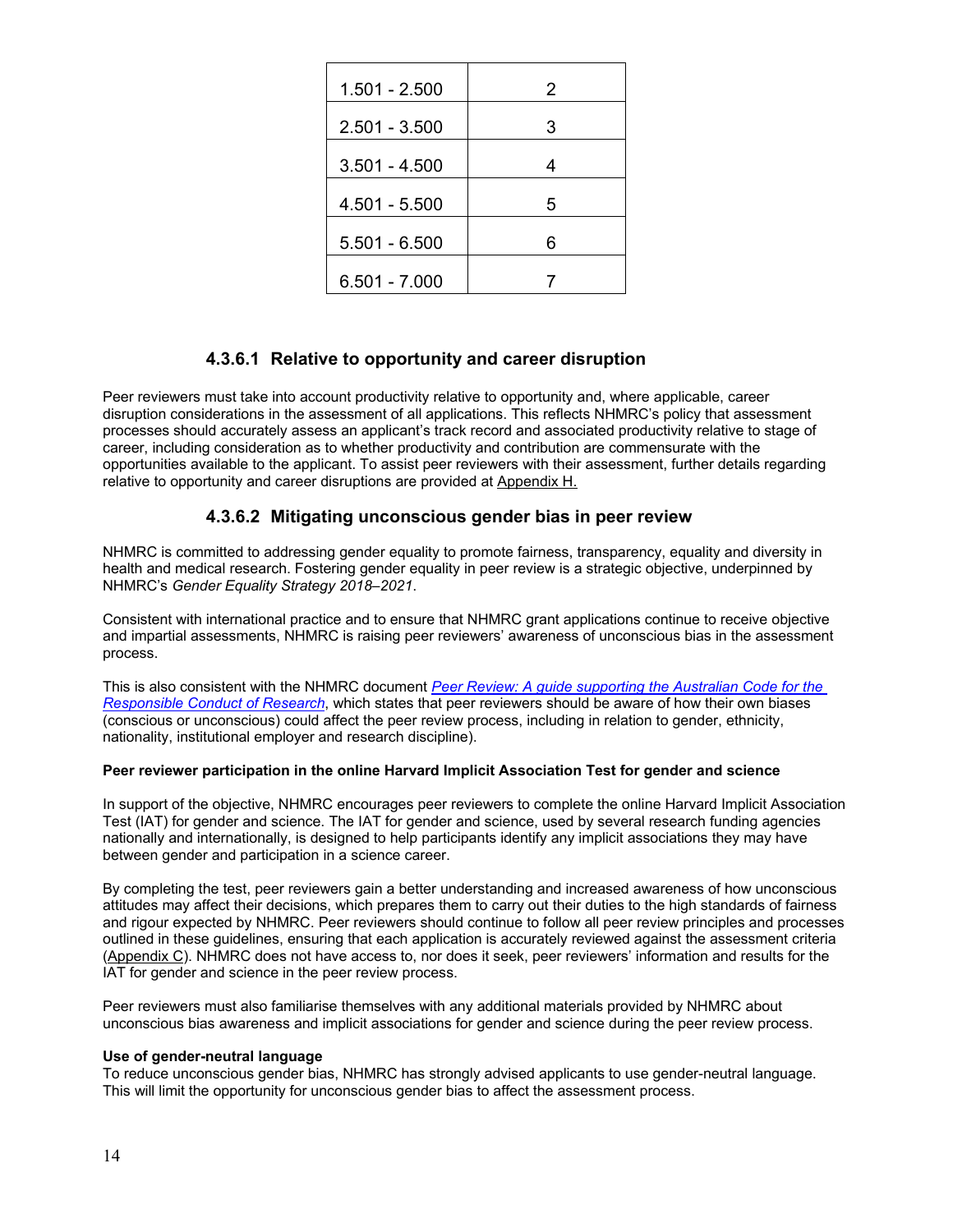NHMRC also encourages peer reviewers to use gender-neutral language in the assessment of applications. This means that during panel discussions or when preparing written material peer reviewers should:

- avoid the use of gendered pronouns such as he/she or her/his, and instead use gender-neutral alternatives such as CIA/CIB, CI last-name or plural pronouns (they/their) when referring to applicants.
- avoid the use of first names, and
- use gender-neutral nouns where appropriate e.g. parental leave rather than maternity/paternity leave.

The use of gender-neutral language in applications is encouraged, but does not form part of the assessment criteria and therefore should not influence your scoring of applications. Peer reviewers are required to consider the proposal on its merits, taking relative to opportunity considerations into account.

Where gender dimensions are important for the research being proposed, applicants have been advised they should be included in the application. Please refer to scheme-specific category descriptors for information on whether gender dimensions are to be considered as a part of assessment.

## **4.3.6.3 Industry-relevant experience**

Peer reviewers are to recognise an applicant's industry-relevant experience and outputs. To assist peer reviewers with their assessment, the *Guide to Evaluating Industry-Relevant Experience* is provided at Appendix I.

## **4.3.6.4 Use of Impact Factors and other metrics**

Peer reviewers are to take into account their expert knowledge of their field of research, as well as the citation and publication practices of that field, when assessing the publication component of an applicant's track record. Track record assessment takes into account the overall impact, quality and contribution to the field of the published journal articles from the grant applicant, not just the standing of the journal in which those articles are published.

It is not appropriate to use publication metrics such as Journal Impact Factors.

The San Francisco Declaration on Research Assessment (DoRA) makes recommendations for improving the evaluation of research assessment. NHMRC is a signatory to DoRA and adheres to the recommendations outlined in DoRA for its peer review processes.

## **4.3.6.5 Enhancing reproducibility and applicability of research outcomes**

Peer reviewers are required to consider the general strengths and weaknesses of the experimental design of the proposal to ensure robust and unbiased results. Assessment of the experimental design should include consideration of the following, as appropriate:

- scientific premise of the proposed research (i.e. how rigorous were previous experimental designs that form the basis for this proposal)
- techniques to be used
- details for appropriate blinding (during allocation, assessment and analysis)
- strategies for randomisation
- details and justification for control groups
- effect size and power calculations to determine the number of samples/subjects in the study (where appropriate)
- consideration of relevant experimental variables, and
- sex and gender elements of the research to maximise impact and any other considerations relevant to the field of research necessary to assess the rigour of the proposed design.

## **4.3.6.6 Research Integrity Issues**

The peer review process can sometimes identify possible research integrity issues with applicants (e.g. concerns about possible plagiarism, inconsistencies in the presentation of data, inaccuracies in the presentation of track record information) or the behaviour of other peer reviewers. NHMRC has established specific processes for addressing research integrity concerns that arise in peer review. Peer reviewers must not discuss their concerns with other peer reviewers as this may jeopardise the fair assessment of an application. Instead, these issues should be raised with NHMRC separately from the peer review process. Advice about how to raise concerns and a description of how this process is managed are provided on the NHMRC website.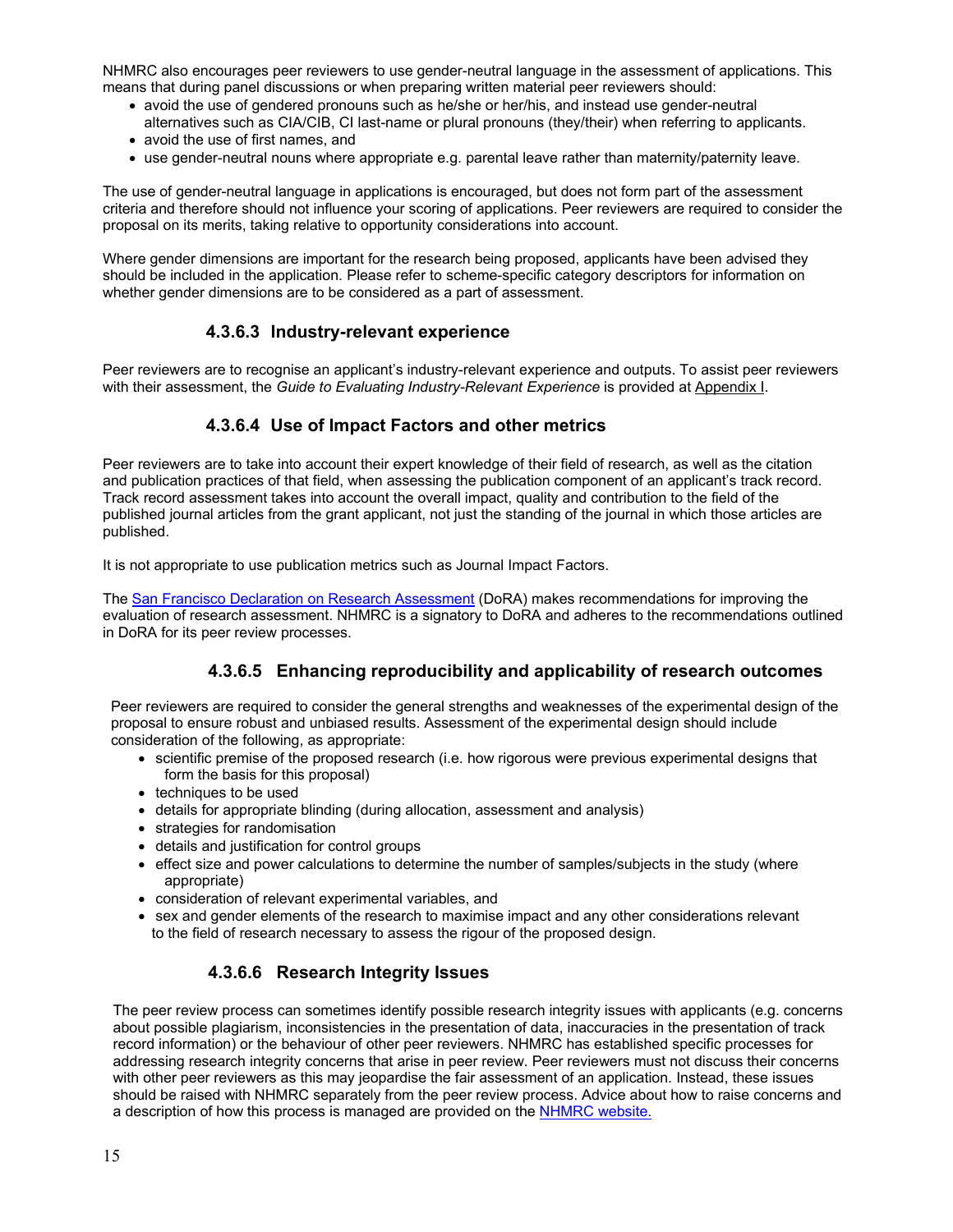Applications that are the subject of a research misconduct allegation will continue to progress through NHMRC peer review processes while any investigations are ongoing. NHMRC liaises with the institution regarding the outcome of any investigation and, if necessary, will take action under the *NHMRC Research Integrity and Misconduct Policy* available on the NHMRC website.

### **4.3.6.7 Contact between peer reviewers and applicants**

Peer reviewers must not contact applicants about their application under review. If this occurs, the peer reviewer may be removed from the process, and there is the potential for exclusion from future NHMRC peer review.

Where an applicant contacts a peer reviewer, the relevant application may be excluded from consideration.

In either case, contact between applicants and peer reviewers may raise concerns about research integrity and NHMRC may refer such concerns to the relevant Administering Institution.

### **4.3.7 Panel meetings**

It is expected that 2021 IHPID TCR panel meeting will occur via videoconference.

The panel meeting is not expected to exceed two days. This will be confirmed closer to the date.

### **4.3.7.1 Discussion of applications at panel meeting**

The least competitive applications within the provisional ranked list of applications will form a Not For Further Consideration (NFFC) list and will be provided to respective panel members before the panel meeting. Each peer reviewer has the opportunity to rescue one application from the NFFC list if they believe an application warrants full review at the panel meeting. Once the NFFC list has been finalised, NHMRC staff will release a running order for the panel meeting. Applications not on the NFFC list will proceed to full review.

An application will be excluded from NFFC for the following reasons:

- NHMRC has not received a score and an assessment for all criteria from both spokespersons
- If a spokesperson has a high CoI after the initial assessment has been undertaken
- The application may be excluded if it relates to an NHMRC strategic priority, as determined by NHMRC, and achieves a notional score of 4.001 or higher.

## **4.3.7.2 Panel meeting process**

The purpose of the panel meeting is not for individual peer reviewers to regress their scores to the panel mean. It is an opportunity to discuss divergent opinions or aspects of an application that a peer reviewer may have overlooked and adjust their scores as necessary. Peer reviewers should be able to justify how their scores align with the category descriptors.

The process for the panel meeting is as follows:

#### **Declaration of inter-relationships**

Suggested time limit: 30 minutes

When panel members (including the Chair and secretariat) meet face-to-face for the first time, each panel member will be invited to briefly describe their expertise and previous peer review experience. During their introductions, members will be asked to declare any relationships with other panel members including:

- current and previous collaborations
- former student/teacher/mentoring relationships
- common employment/institutional relationships
- other relationships that may, or be perceived to, impair fair and impartial assessment.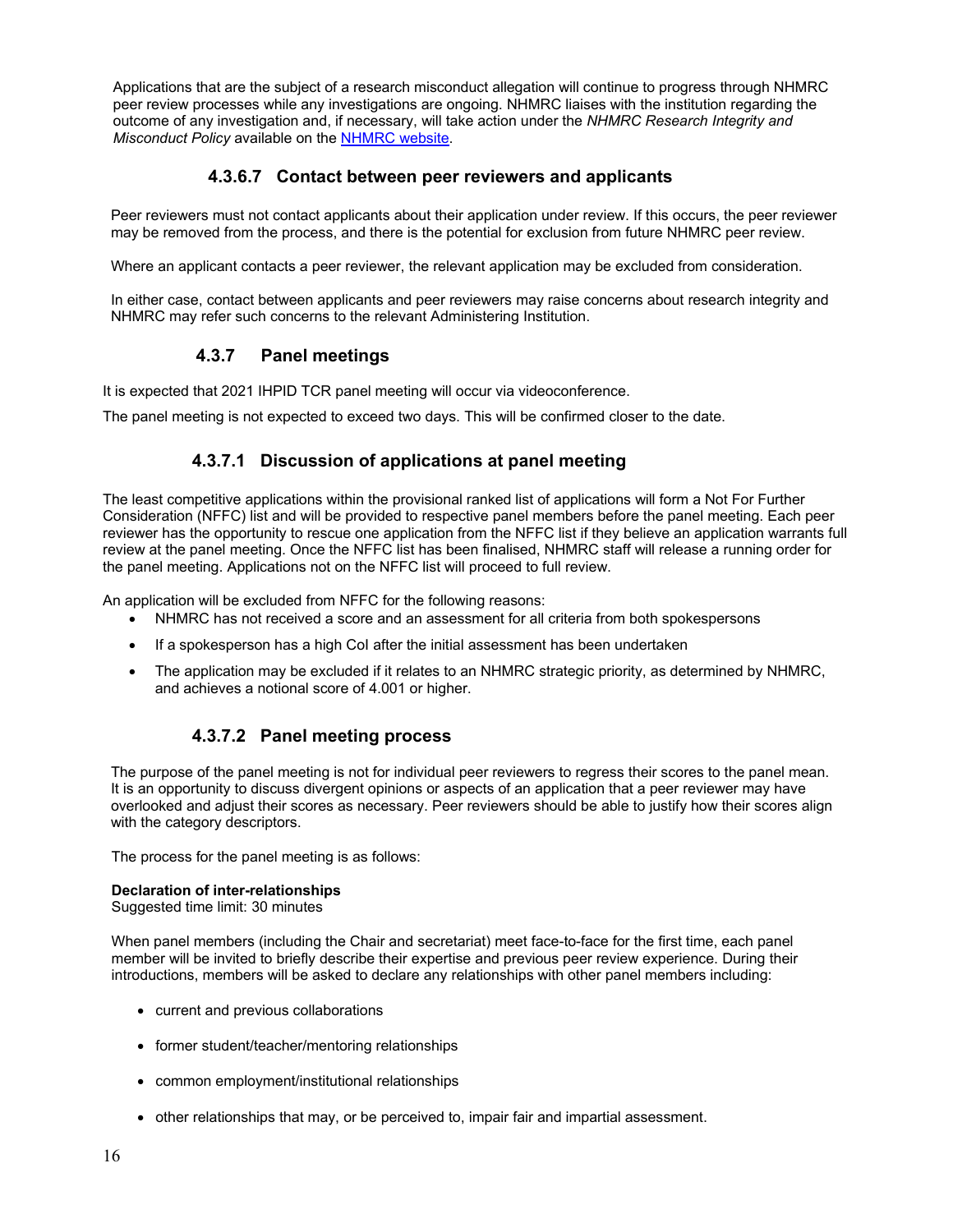#### **Chair to announce the application**

Suggested time limit: 2 minutes

The Chair will announce the application to be discussed including the title, Administering Institution/s and the CIs.

The Chair will identify any panel members who have a previously identified CoI with the application. Those members with a high CoI will be asked to leave the room/temporarily blocked from the videoconference by the secretariat (the videoconference connection will remain active).

The Chair will invite panel members to disclose any late interests with the application. If a panel member discloses a new interest, or wishes to discuss any concerns related to an existing CoI, the matter will be discussed with the panel. It is up to the remaining panel members to determine if the new interest constitutes a high CoI and if the declaring panel member should leave the room/ be temporarily blocked from the videoconference by the secretariat. The details of the late interest will be recorded by NHMRC. As this decision making can take extra time, it is important that all interests are disclosed and decided upon well in advance of the meeting, where possible.

If an interest is disclosed at the panel meeting by a SP and it is determined to be a high CoI, a new SP will be assigned to the application and the scores from the initial SP will be discarded. Discussion of the application will be moved to a later time where possible to give the new SP time to prepare.

Once highly conflicted members have left the room (those with a low CoI remain in the panel room)/ been temporarily blocked from the videoconference by the secretariat, the Chair will announce the category of funding the application relates to (e.g., NHMRC and/or Cancer Australia). The Chair will then identify the 1SP and 2SP and announce the Spokesperson scores for each of the four assessment criteria.

#### **1SP and 2SP to comment on the application**

Suggested time limit: 5 minutes (1SP) and 3 minutes (2SP) and 4 minutes (Community Representative)

The Primary and Secondary Spokespersons will:

- discuss the application's strengths and weaknesses against the assessment criteria, referring to the Category Descriptors
- 2SP only to add anything not addressed by the 1SP, or explain why they disagree with the 1SP, if applicable, and
- not make reference to the budget at this stage.

The Consumer/Community reviewer will:

 discuss strengths and weaknesses of the proposed research focusing their perspective as community members or consumers of the proposed research.

#### **Full panel discussion**

Suggested time limit: 5 minutes

The Chair will open discussion to the panel. Panel members have an opportunity to ask questions of both Spokespersons, discuss the strengths and weaknesses of the application and ensure that relevant considerations are taken into account.

The Chair must ensure adequate review of the application occurs, that all members have a fair opportunity to comment and that no member exerts undue influence over others.

#### **Scoring by panel members**

Suggested time limit: 3 minutes

Following the panel's discussion, the Chair will ask the Primary and Secondary Spokespersons to confirm their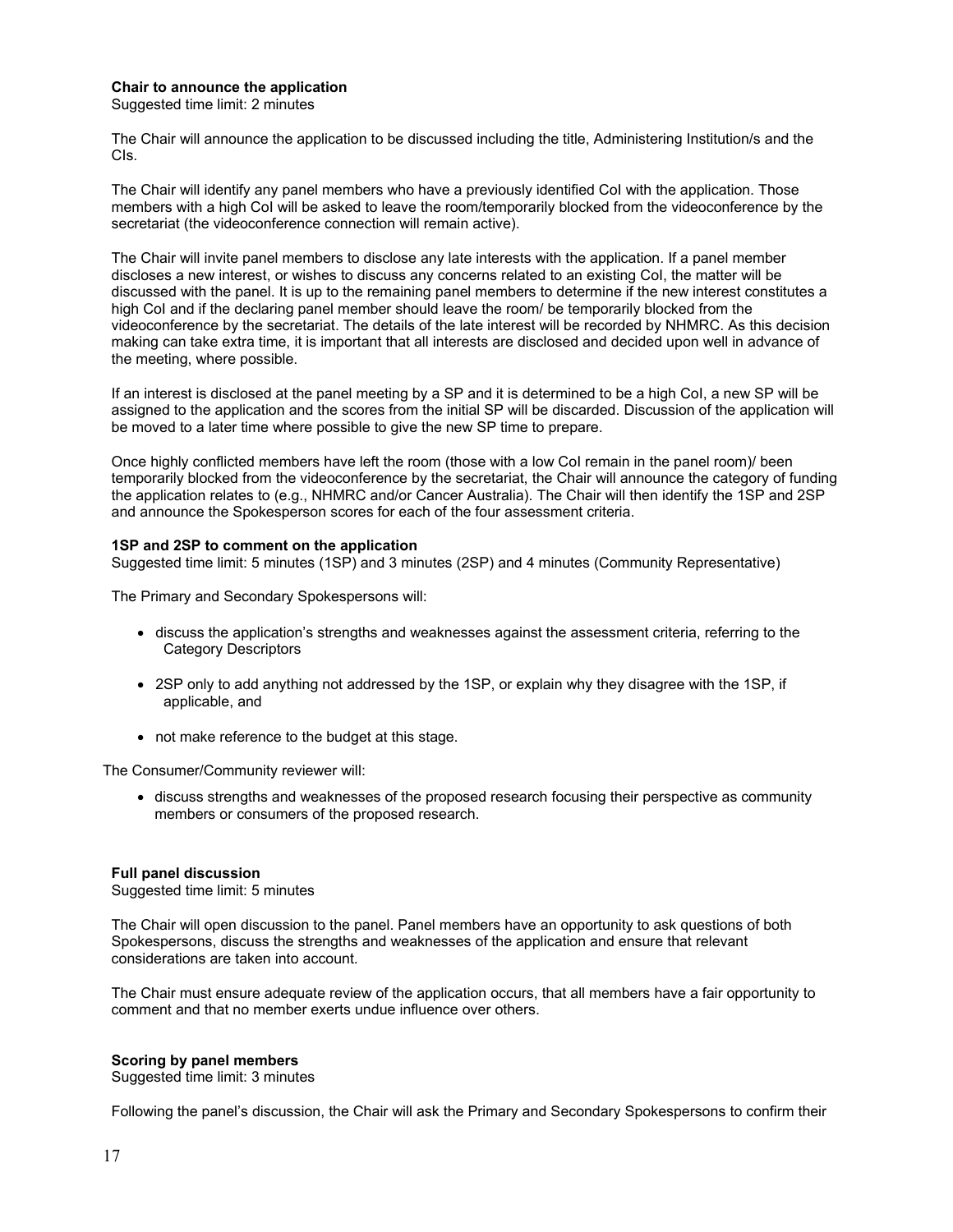criterion scores noting that these may change as a result of the panel discussion.

The Chair will then ask if any member intends to score two or more away from the 1SP or 2SP criterion scores. If so, the panel member must declare this and provide a brief justification, which will be recorded by the secretariat.

All panel members in the room/videoconference, excluding the Chair, must independently score the application through e-scoring in NHMRC's grant management system. All scoring panel members will provide scores against the four assessment criteria using the seven-point scale outlined in the *2021 IHPID TCR Category Descriptors* (Appendix D), as a reference. While the category descriptors provide panel members with some benchmarks for appropriately scoring each application, it is not essential that all descriptors relating to a given score are met. Panel members should consider this and ensure the entire seven-point scale is considered when scoring applications.

At the completion of scoring, the panel secretariat will announce the following results:

1. Rating - the rating will be determined by including each panel member's score for each of the assessment criteria. The rating, as calculated arithmetically to three decimal places and will take account of the weighting of each criterion.

| <b>Rating range</b> | Deemed<br>category |
|---------------------|--------------------|
| $1.001 - 1.500$     | 1                  |
| $1.501 - 2.500$     | 2                  |
| $2.501 - 3.500$     | 3                  |
| $3.501 - 4.500$     | 4                  |
| $4.501 - 5.500$     | 5                  |
| $5.501 - 6.500$     | 6                  |
| $6.501 - 7.000$     |                    |

2. Category - this will be deemed, based on the calculated rating, as follows:

Where panel members have concerns regarding the final score, the Chair should invite further discussion. If the panel collectively determines that reassessment is warranted, members will be invited to independently rescore that application. Panel members should not aim to achieve a consensus score, nor take into consideration the potential overall ranking or funding outcome of an application.

#### **Discussion by exception of proposed budget**

Suggested time limit: 5 minutes

Budget discussions should not commence until the NHMRC secretariat has announced the rating and category. Once the category has been announced, the secretariat will advise if the application may progress to budget discussion.

Budget discussions occur only where the 2SP has made a recommendation to discuss the budget. The Chair will facilitate the budget discussion to ensure applications are considered fairly and equitably. The 2SP will lead the budget discussion and comment on the appropriateness of the outlined costs and provide recommendations. The other SPs should be prepared to assist, if required. Other panel members may also provide relevant comments. Where the panel deems the proposed budget exceeds that required to accomplish the research objectives, appropriate reductions may be recommended and reasons recorded by the NHMRC secretariat.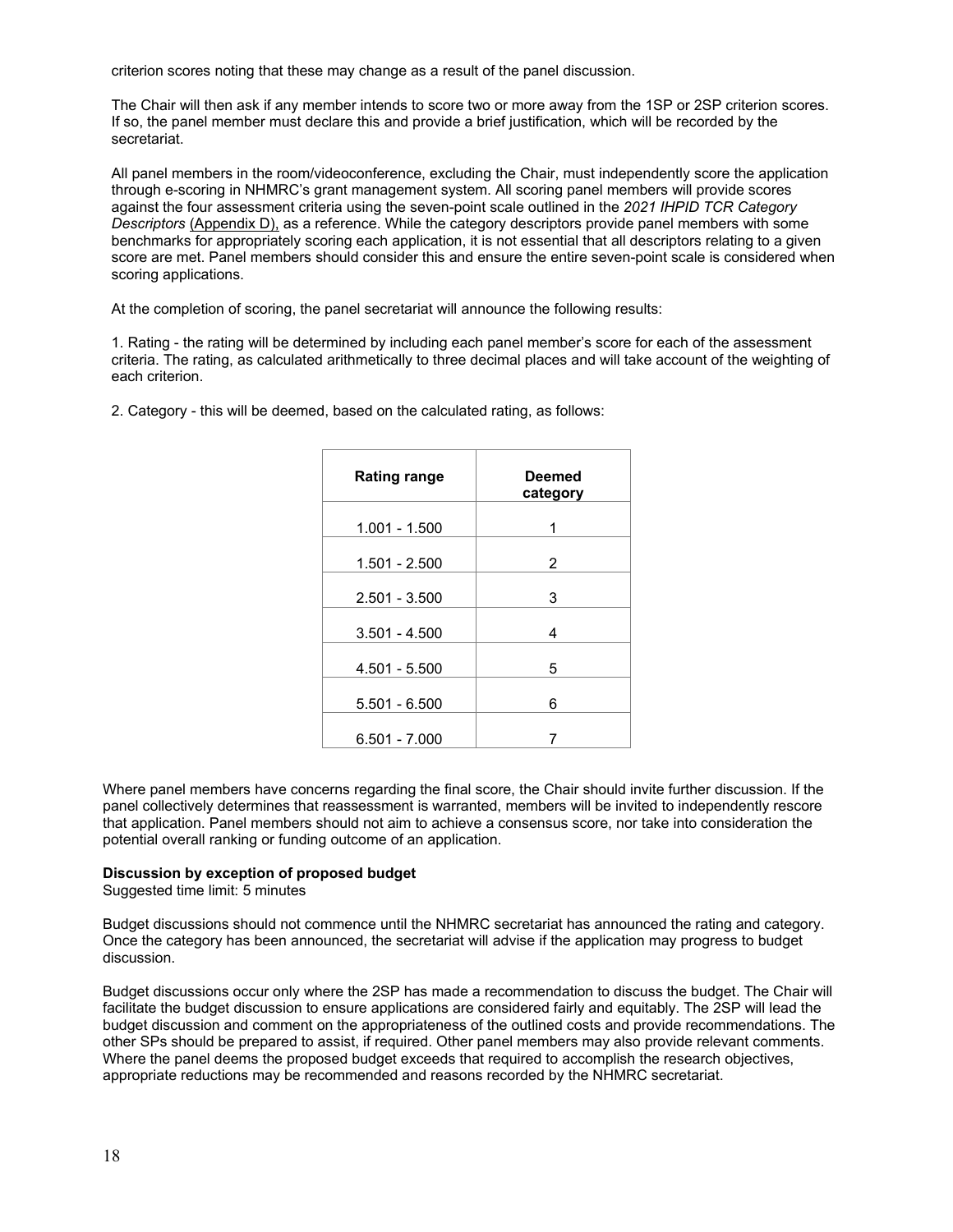NHMRC will record budget recommendations as agreed by the panel. NHMRC will check the budget recommendations to ensure the budgets have been recorded correctly and approved by the Chair.

NHMRC research staff may amend the budget recommended by the panel for any application, if necessary. NHMRC reserves the right to recommend funding levels which are less than those requested in the application and a duration of funding which differs from that requested.

### 4.3.8 **Quorum/Minimum number of assessments**

A quorum is regarded as 50 percent plus one of the appointed panel members. If there is an uneven number of panel members, a majority is the next full number after 50 percent (e.g. seven in the case of 13 members).

NHMRC will endeavour to identify, prior to panel meetings, those applications that do not have a scoring quorum and obtain a suitably qualified member from another panel to participate in panel discussion and to score that application.

However, in situations where a number of members have a high CoI with an application and a suitably qualified member(s) cannot be recruited from another panel, the scoring quorum cannot be less than one-third of the panel membership present at the meeting.

## **4.3.9 Principles for setting conditions of funding for NHMRC grants**

Setting a condition of funding (CoF) on a grant through the peer review process is, and should be, a rare event. When this does occur, the panel/peer reviewers or NHMRC will use the principles set out below to decide the CoF. These principles aim to achieve a consistent approach, minimise the number of conditions set and ensure conditions are unambiguous and able to be assessed.

CoFs relate to the award of funding, the continuation of funding or the level of funding. They do not relate to conditions which affect either eligibility to apply or subsequent peer review.

The principles are:

- NHMRC seeks to minimise the administrative burden on researchers and Administering Institutions.
- CoFs must not relate to the competitiveness of an application (e.g. project requires more community engagement); these issues should be considered during peer review and be reflected in the scores for the application.
- Any CoFs must be clear and measurable, so that the condition can be readily assessed as having been met.

### **4.3.10 Documentation**

Peer reviewers may be required to retain personal notes that they made during the peer review process for a certain period, and if so, these must be held securely and in accordance with reviewers' obligations of confidentiality. NHMRC will notify peer reviewers of any such requirements prior to the peer review process.

## **4.3.11 Funding Recommendation**

After the panel meeting, application scores from all peer reviewers are used to create a ranked list. This final ranked list will be used to prepare funding recommendations to NHMRC's Research Committee and Council for advice to the CEO, who will then make recommendations to the Minister for Health.

## **4.3.12 Notification of Outcomes**

NHMRC will notify applicants and their Administering Institution's Research Administration Officer of grant application outcomes.

Feedback will be provided to all applicants in the form of an Application Assessment Summary. The Application Assessment Summary will contain numerical information on the competitiveness of the application that will be drawn from the scores given by peer reviewers.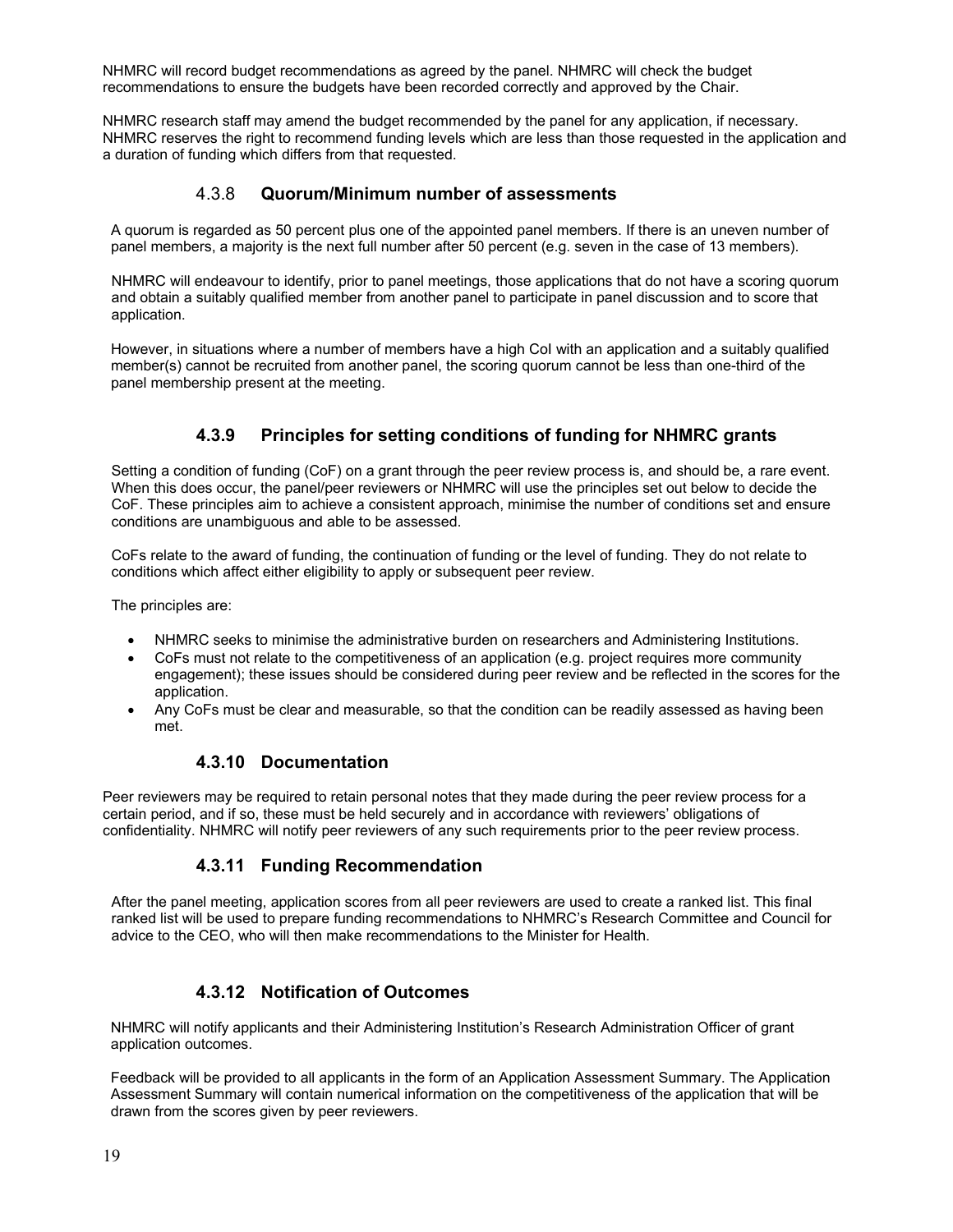## **Appendix A - Understanding the Principles of Peer Review**

### **Fairness**

- Peer review processes are designed to ensure that peer review is fair and seen to be fair by all involved.
- Peer reviewers have an obligation to ensure that each application is judged consistently and objectively on its own merits, against published assessment criteria. Peer reviewers must not introduce irrelevant issues into the assessment of an application.
- Applications will be subject to scrutiny and evaluation by individuals who have appropriate knowledge of the fields covered in the application.
- Peer reviewers should ensure that their assessments are accurate and that all statements are capable of being verified.
- Complaints processes are outlined on the NHMRC website. All complaints to NHMRC relating to the peer review process are dealt with independently and impartially.

#### **Transparency**

- NHMRC will publish key dates, all relevant material for applicants and peer reviewers, and grant announcements on its website and/or via GrantConnect.
- NHMRC publicly recognises the contribution of participants in the peer review process, through publishing their names on the NHMRC website.1

#### **Independence**

- The order of merit determined by peer reviewers is not altered by NHMRC. However, additional applications may be funded 'below the funding line' in priority or strategic areas.
- Chairs are independent and are not involved in the peer review of any application. Chairs act to ensure that NHMRC's processes are followed for each scheme, including adherence to the principles of this Guide.

#### **Appropriateness and balance**

- Peer reviewers are selected to meet the scheme's objectives and to ensure adequate expertise to assess the applications received.
- NHMRC endeavours to ensure that peer reviewers are selected with regard to an appropriate representation of gender, geography and large and small institutions.

#### **Confidentiality**

- NHMRC provides a process by which applications are considered by peer reviewers in-confidence. In addition NHMRC is bound by the provisions of the *Privacy Act 1988* in relation to its collections and use of personal information, and by the commercial confidentiality requirements under section 80 of the NHMRC Act.
- Peer reviewers are to treat applications in-confidence and must not disclose any matter regarding applications under review to people who are not part of the process.
- Any information or documents made available to peer reviewers in the peer review process are confidential and must not be used other than to fulfil their role.
- NHMRC is subject to the *Freedom of Information Act 1982* which provides a statutory right for an individual to seek access to documents. If documents that deal with peer review fall within the scope of a

 $\overline{a}$ 

<sup>&</sup>lt;sup>1</sup> Such information will be in a form that prevents applicants determining which particular experts were involved in the review of their application.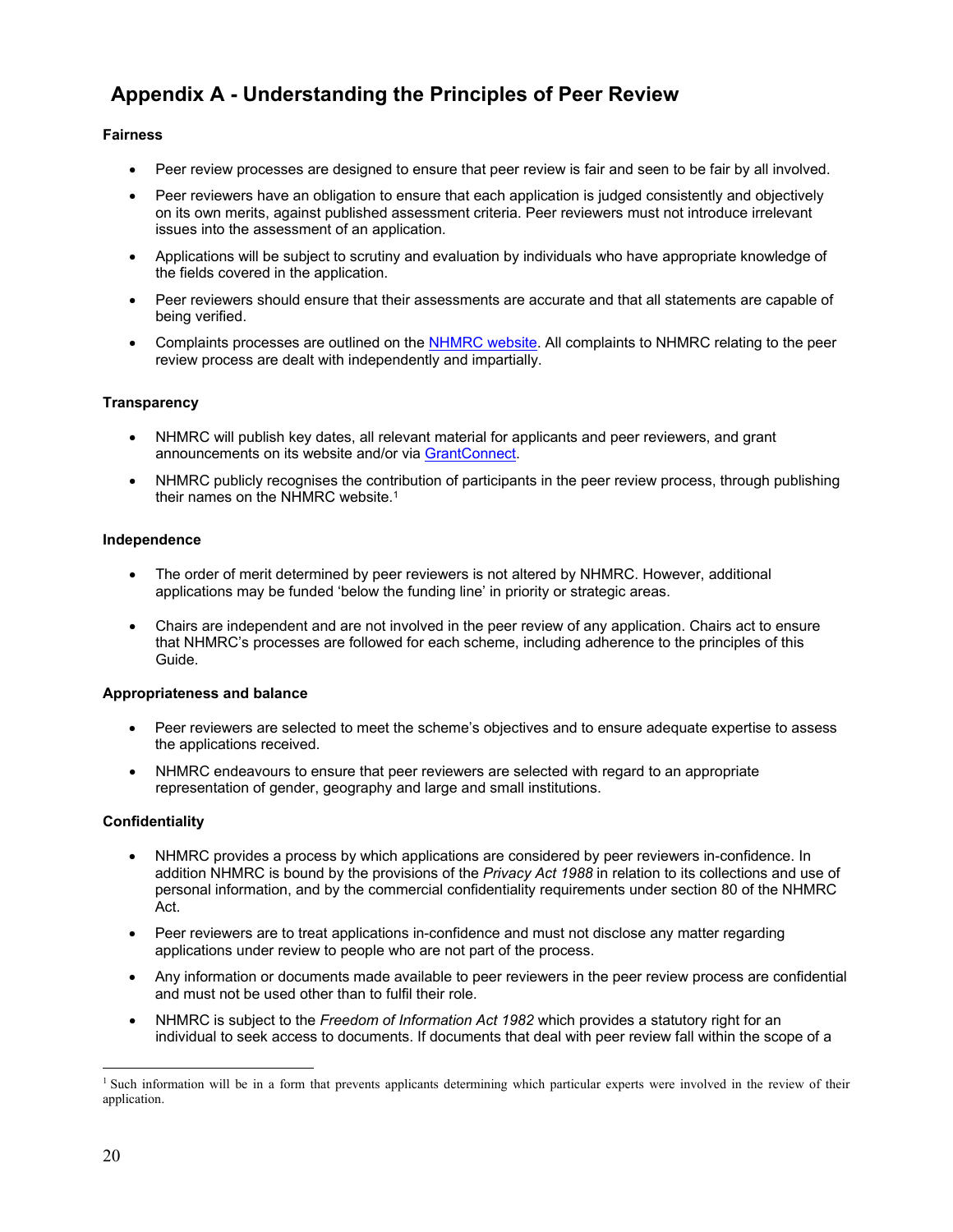request, there is a process for consultation and there are exemptions from release. NHMRC will endeavour to protect the identity of peer reviewers assigned to a particular application.

#### **Impartiality**

- Peer reviewers must disclose all interests and matters that may, or may be perceived to, affect objectivity in considering particular applications.
- Peer reviewers must disclose relationships with other members of the panel, and interests with applications being reviewed, including:
	- o research collaborations
	- o student, teacher or mentoring relationships
	- o employment arrangements
	- $\circ$  any other relationship that may, or may be seen to, undermine fair and impartial judgement.
- Disclosures of interest are managed to ensure that no one with a high conflict is involved in the assessment of relevant applications.

#### **Quality and Excellence**

- NHMRC will continue to introduce evidence-based improvements into its peer review processes.
- Any significant change will be developed in consultation with the research community and may involve piloting new processes.
- NHMRC will strive to introduce new technologies that are demonstrated to maximise the benefits of peer review and improve the efficiency and effectiveness of the process while minimising individual workloads.
- NHMRC will undertake post-scheme assessment of all its schemes with feedback from the sector.
- NHMRC will provide advice, training and feedback for peer reviewers new to NHMRC peer review.
- Where NHMRC finds peer reviewers to be substandard in their performance, NHMRC may provide such feedback directly to the peer reviewer or their institution.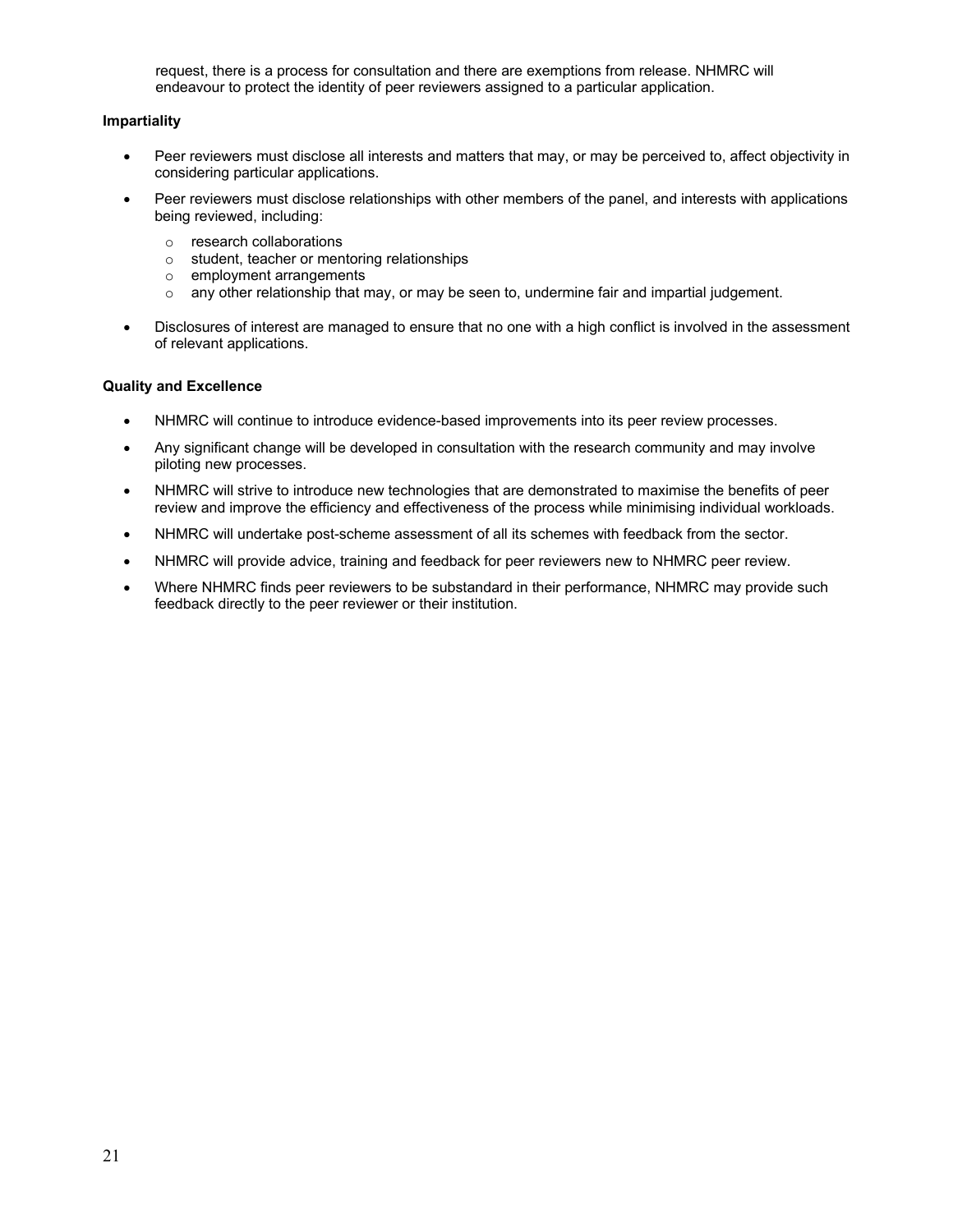## **Appendix B - Guidance for Declaring and Assessing Disclosures of Interest**

Conflicts of interest frequently are regarded as a positive indicator that peer reviewers are recognised leaders who:

- have expert advice or skills
- have been given professional opportunities
- have received government funding, and
- are supported by the companies working to raise the standard of individual and public health throughout Australia.

A disclosure of interest does not mean that a peer reviewer has engaged in an inappropriate activity. It is a collaboration or relationship which may, or could be perceived to, impact impartial peer review and thus needs to be disclosed and transparently managed (where necessary) to safeguard the integrity of the peer review process. It is the peer reviewer's responsibility to disclose all interests. Failure to do so without a reasonable excuse may result in the peer reviewer being removed from the peer review process in accordance with subsection 44B(3) of the NHMRC Act.

In determining if an interest is a conflict, peer reviewers should give consideration to the following values that underpin the robust nature of peer review:

- **Excellence through expert peer review:** The benefits of peer reviewers' expert advice need to be balanced with the risk of real and or perceived interests affecting an impartial review.
- **Significance:** Not all interests are equal. The type of interest needs to be considered in terms of its significance and time when it occurred.
- **Integrity through disclosure:** Peer review rests on the integrity of peer reviewers to disclose any interests and contribute to transparently managing any real or perceived conflicts in a rigorous way. The peer review system cannot be effective without trusting peer reviewers' integrity.

In determining if an interest is a 'High', 'Low', or 'No' CoI, the responsibility is on the peer reviewer to consider the specific circumstances of the situation. This includes:

- the interest's significance
- its impact on the impartiality of the reviewer, and
- maintaining the integrity of the peer review process.

Once a peer reviewer discloses an interest they can provide an explanation of the interest in NHMRC's grant management system to enable a judgement of its significance. Wherever possible, peer reviewers are encouraged to provide sufficient detail in the explanation such as date (month and year) of collaborations. Disclosures of interest are to be documented for conflicts of interest with both CIs and AIs.

The written declaration of interest is retained for auditing purposes by NHMRC. The details below provide general examples and are not to be regarded as a prescriptive checklist.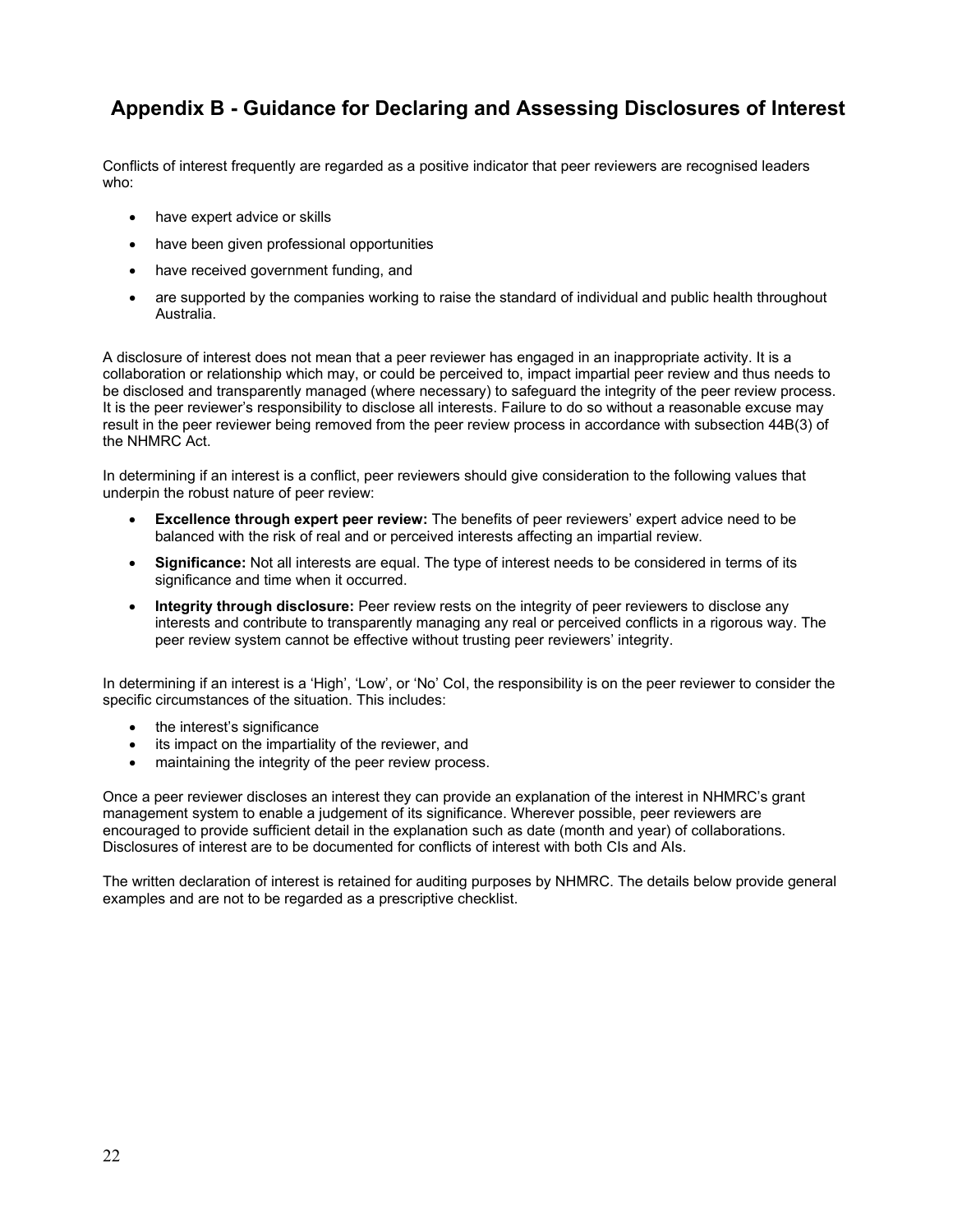| <b>HIGH Conflict of Interest</b>                                                                    |                                                                                                                                                                                                                                                                                                        |                                                                                                                                                                                                                                                                            |  |  |
|-----------------------------------------------------------------------------------------------------|--------------------------------------------------------------------------------------------------------------------------------------------------------------------------------------------------------------------------------------------------------------------------------------------------------|----------------------------------------------------------------------------------------------------------------------------------------------------------------------------------------------------------------------------------------------------------------------------|--|--|
| <b>Situation</b><br><b>Example</b>                                                                  |                                                                                                                                                                                                                                                                                                        |                                                                                                                                                                                                                                                                            |  |  |
| <b>Associated with</b><br><b>Application</b>                                                        | ✔                                                                                                                                                                                                                                                                                                      | Peer reviewer is a CI or AI on the application under review.                                                                                                                                                                                                               |  |  |
| and/or Chief<br>Investigator (CI)                                                                   | $\checkmark$                                                                                                                                                                                                                                                                                           | Peer reviewer has had discussions/significant input into the<br>study design or research proposal of this application.                                                                                                                                                     |  |  |
|                                                                                                     | $\checkmark$                                                                                                                                                                                                                                                                                           | Peer reviewer has collaborated, in a significant way, on<br>publications within the last three calendar years (co-authorship),<br>or on pending current-round applications, existing NHMRC<br>grants or other grants.                                                      |  |  |
| <b>Collaborations</b>                                                                               | ✔                                                                                                                                                                                                                                                                                                      | There is an in/direct association/collaboration between the peer<br>reviewer and a member of the CI team, such that the peer<br>reviewer may have, or may be perceived to have, a vested<br>interest in this research.                                                     |  |  |
|                                                                                                     | $\checkmark$                                                                                                                                                                                                                                                                                           | Peer reviewer has the same employer, is part of the same<br>organisation, or is negotiating for employment at the applicant's<br>institution, including:<br>in the same research field at an independent Medical<br>$\bullet$<br>Research Institute.                       |  |  |
|                                                                                                     |                                                                                                                                                                                                                                                                                                        | in the same Department or School of a university.<br>$\bullet$                                                                                                                                                                                                             |  |  |
| Working                                                                                             |                                                                                                                                                                                                                                                                                                        | in the same Department of a hospital.<br>$\bullet$                                                                                                                                                                                                                         |  |  |
| relationships                                                                                       | $\checkmark$                                                                                                                                                                                                                                                                                           | Peer reviewer is in a position of influence within an organisation,<br>or has a pecuniary interest, e.g. Dean of Faculty or<br>School/Institute Directors.                                                                                                                 |  |  |
|                                                                                                     | Peer reviewer would benefit if the proposal was successful as<br>an associate on the same scientific advisory committee, review<br>board, exam board, trial committee, Data and Safety Monitoring<br>✔<br>Board etc. for example, a board of the hospital in which the<br>research would be conducted. |                                                                                                                                                                                                                                                                            |  |  |
| Professional<br>relationships and<br>✔<br><b>interests</b><br>has a vested interest in the outcome. |                                                                                                                                                                                                                                                                                                        | Peer reviewer's organisation is affiliated or associated with<br>organisations that may have, or may be perceived to have, a<br>vested interest in the research. for example, a pharmaceutical<br>company, which has provided drugs for testing and therefore              |  |  |
| <b>Social</b><br>relationship and /<br>or interests                                                 |                                                                                                                                                                                                                                                                                                        | The peer reviewer has a known personal/social/perceived<br>relationship with a CI on the application.                                                                                                                                                                      |  |  |
| <b>Teaching or</b><br>supervisory<br>relationship                                                   | ✔                                                                                                                                                                                                                                                                                                      | Peer reviewer has taught or supervised the applicant for either<br>undergraduate or postgraduate studies, or co-supervised a CI,<br>within the last three years.                                                                                                           |  |  |
| <b>Direct financial</b><br>interest in the                                                          | $\checkmark$                                                                                                                                                                                                                                                                                           | Peer reviewer has the potential for financial gain if the<br>application is successful, such as, benefits from: payments from<br>resulting patents, supply of goods and services, access to<br>facilities, and provision of cells/animals as part of the<br>collaboration. |  |  |
| application                                                                                         | ✔                                                                                                                                                                                                                                                                                                      | Peer reviewer receives research funding or other support from a<br>company and the research proposal may involve<br>collaboration/association with that company.                                                                                                           |  |  |
| Other interests or<br>situations                                                                    |                                                                                                                                                                                                                                                                                                        | Peer reviewer has had an ongoing scientific disagreement<br>and/or dispute with the applicant/s. This may still be ruled as a<br>high Col if the events in question occurred beyond the last three<br>years.                                                               |  |  |
|                                                                                                     |                                                                                                                                                                                                                                                                                                        | The peer reviewer feels that there are other interests or                                                                                                                                                                                                                  |  |  |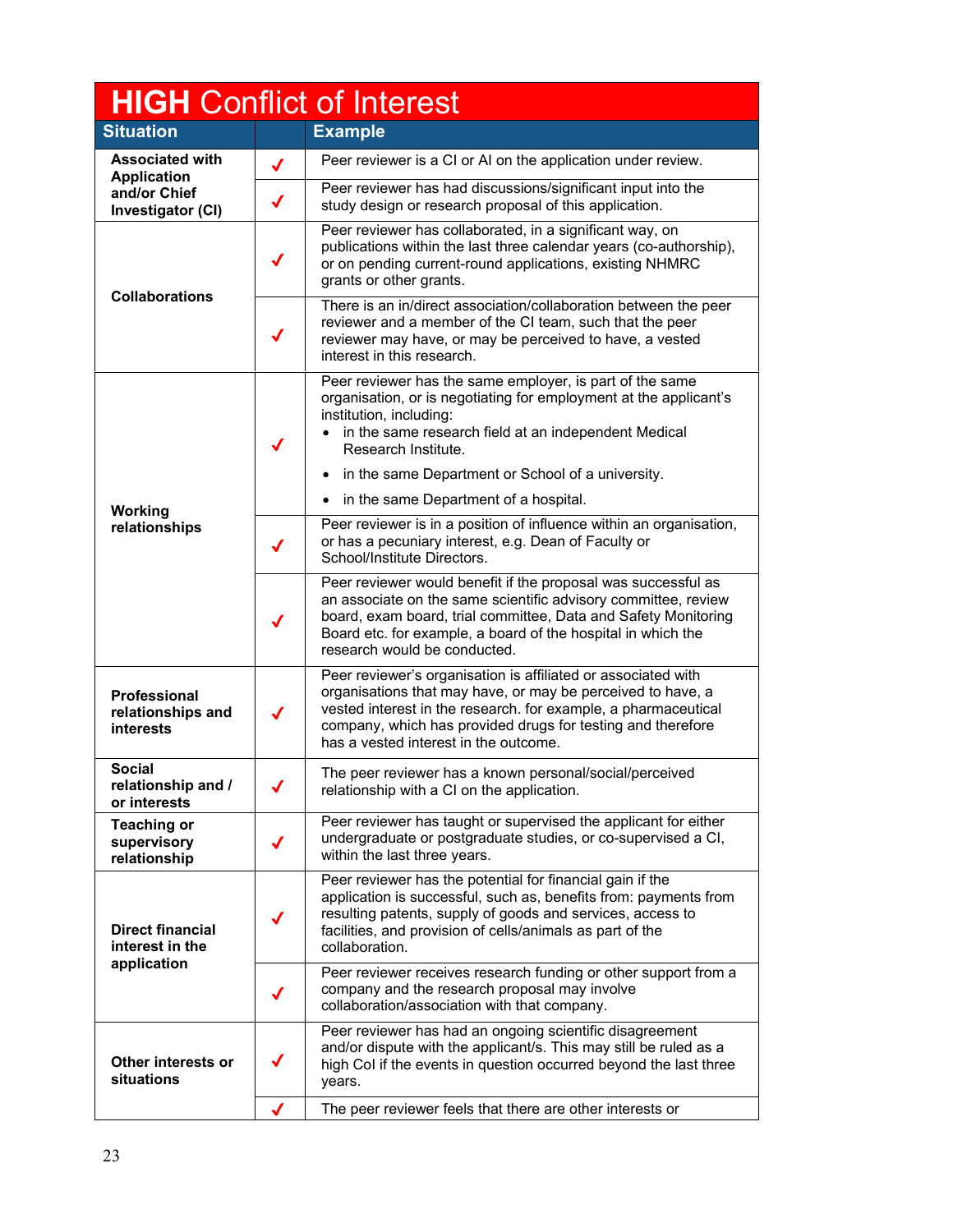| situations not covered above that could influence/or be |                                                  |
|---------------------------------------------------------|--------------------------------------------------|
|                                                         | perceived to influence, the peer review process. |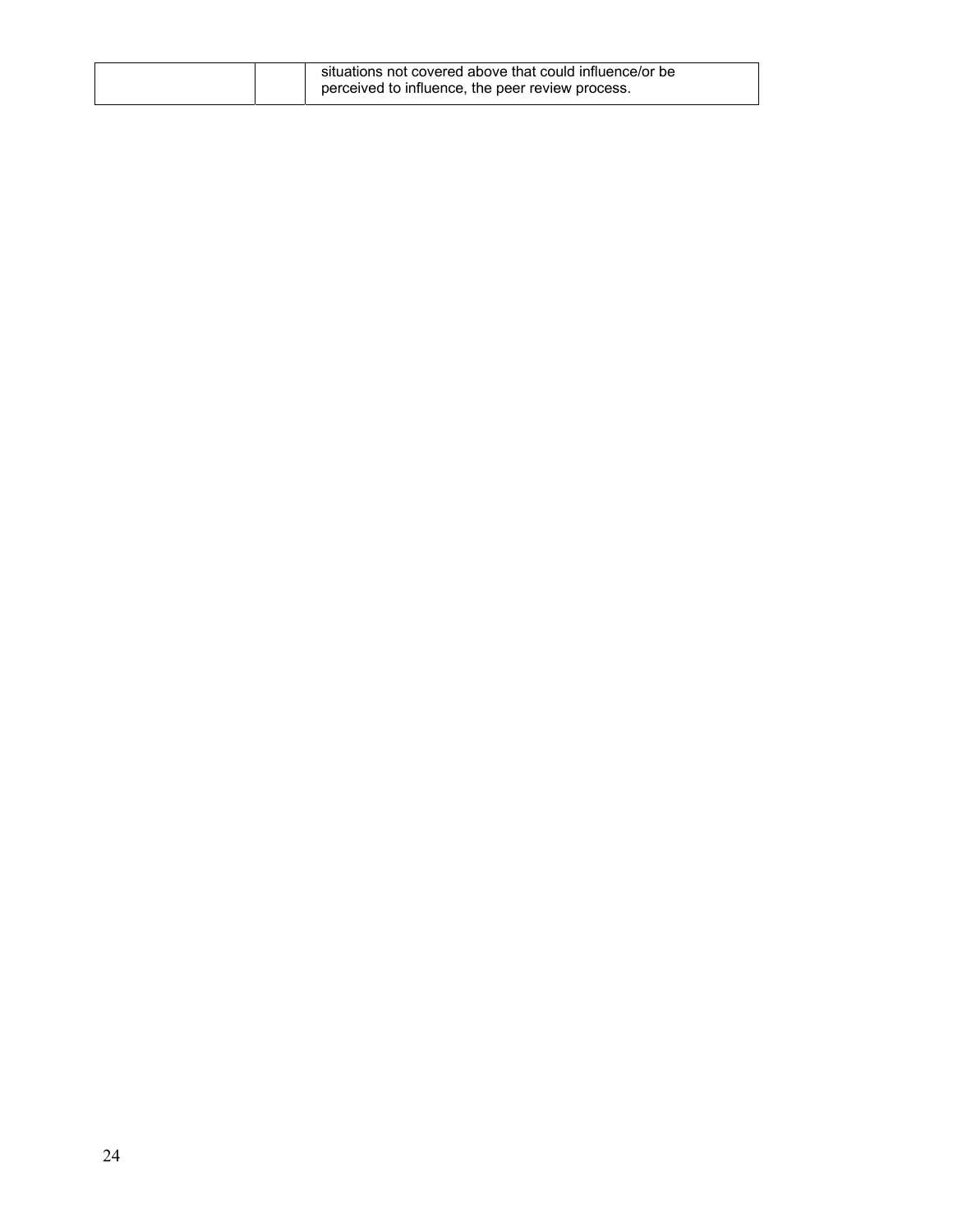| LOW Conflict of Interest                            |              |                                                                                                                                                                                                                                                                                                      |  |  |
|-----------------------------------------------------|--------------|------------------------------------------------------------------------------------------------------------------------------------------------------------------------------------------------------------------------------------------------------------------------------------------------------|--|--|
| <b>Situation</b>                                    |              | <b>Example</b>                                                                                                                                                                                                                                                                                       |  |  |
|                                                     | $\checkmark$ | Peer reviewer and a CI on the application have collaborated more than three<br>years ago.                                                                                                                                                                                                            |  |  |
|                                                     | J            | Within the last three years the peer reviewer has published with the CI as part<br>of a multi-author collaborative team (i.e. ≥10 authors) where the peer reviewer<br>did not interact or collaborate with the CI directly.                                                                          |  |  |
|                                                     | $\checkmark$ | A co-worker is planning future collaborations with a CI.                                                                                                                                                                                                                                             |  |  |
| <b>Collaborations</b>                               | $\checkmark$ | Peer reviewer and a named AI on the application are actively collaborating or<br>have previously collaborated within the last three years.                                                                                                                                                           |  |  |
|                                                     | ✔            | Without financial gain or exchange, a peer reviewer and a contributor of the<br>research team have shared cells/animals/reagents/specialist expertise<br>(biostatistician) etc. but have no other connection to each other.                                                                          |  |  |
|                                                     | J            | Collaboration between a peer reviewer's colleague/research group and a CI,<br>where the peer reviewer did not participate or have a perceived interest in the<br>collaboration.                                                                                                                      |  |  |
|                                                     | $\checkmark$ | Peer reviewer is considering/planning/or has planned a future collaboration with<br>a CI on the application but has no current collaborations or joint applications.                                                                                                                                 |  |  |
|                                                     | √            | Peer reviewer has the same employer, is part of the same organisation or is<br>negotiating employment at the applicant's institution                                                                                                                                                                 |  |  |
| Working<br>relationships                            | $\checkmark$ | Peer reviewer and a CI work:<br>at the same institution and do not know each other.<br>• in the same Faculty or College of a university but in different Schools or<br>Departments and do not know each other.<br>in the same organisation, but the peer reviewer or applicant holds an<br>$\bullet$ |  |  |
|                                                     | √            | honorary appointment.<br>Peer reviewer and a CI work for two organisations that are affiliated but there is<br>no direct association/collaboration.                                                                                                                                                  |  |  |
|                                                     | J            | Peer reviewer and a CI are on the same scientific advisory committee, review<br>board, exam board, trial committee, Data and Safety Monitoring Board etc., but<br>otherwise have no association that would constitute a High decision.                                                               |  |  |
|                                                     | ✔            | Peer reviewer's organisation is affiliated with the CI's organisation.                                                                                                                                                                                                                               |  |  |
| Professional<br>relationships and                   | $\checkmark$ | Where two organisations are affiliated but there is no direct<br>association/collaboration between the CI and peer reviewer and there is no<br>other link that would constitute a 'High' decision.                                                                                                   |  |  |
| interests                                           |              | When the peer reviewer's institution has an indirect affiliation/association with<br>the organisation(s) that may have, or may be perceived to have, a vested<br>interest in this research.                                                                                                          |  |  |
| <b>Social</b><br>relationship and /<br>or interests | $\checkmark$ | Peer reviewer's partner or an immediate family member has a known<br>personal/social (non-work)/perceived relationship with a CI on the application,<br>but the peer reviewer themselves does not have any link with the CI that would<br>be perceived or constitute a 'High' decision.              |  |  |
| <b>Teaching or</b><br>supervisory<br>relationship   | ✔            | Peer reviewer taught or supervised the applicant for either undergraduate or<br>postgraduate studies, or co-supervised a CI, or the peer reviewer's research<br>was supervised by a CI, more than three years ago.                                                                                   |  |  |
| <b>Financial interest</b><br>in the application     | √            | Peer reviewer has an associated patent pending, supplied goods and services,<br>improved access to facilities, or provided cells/animals etc. to a named CI for<br>either undergraduate or postgraduate studies.                                                                                     |  |  |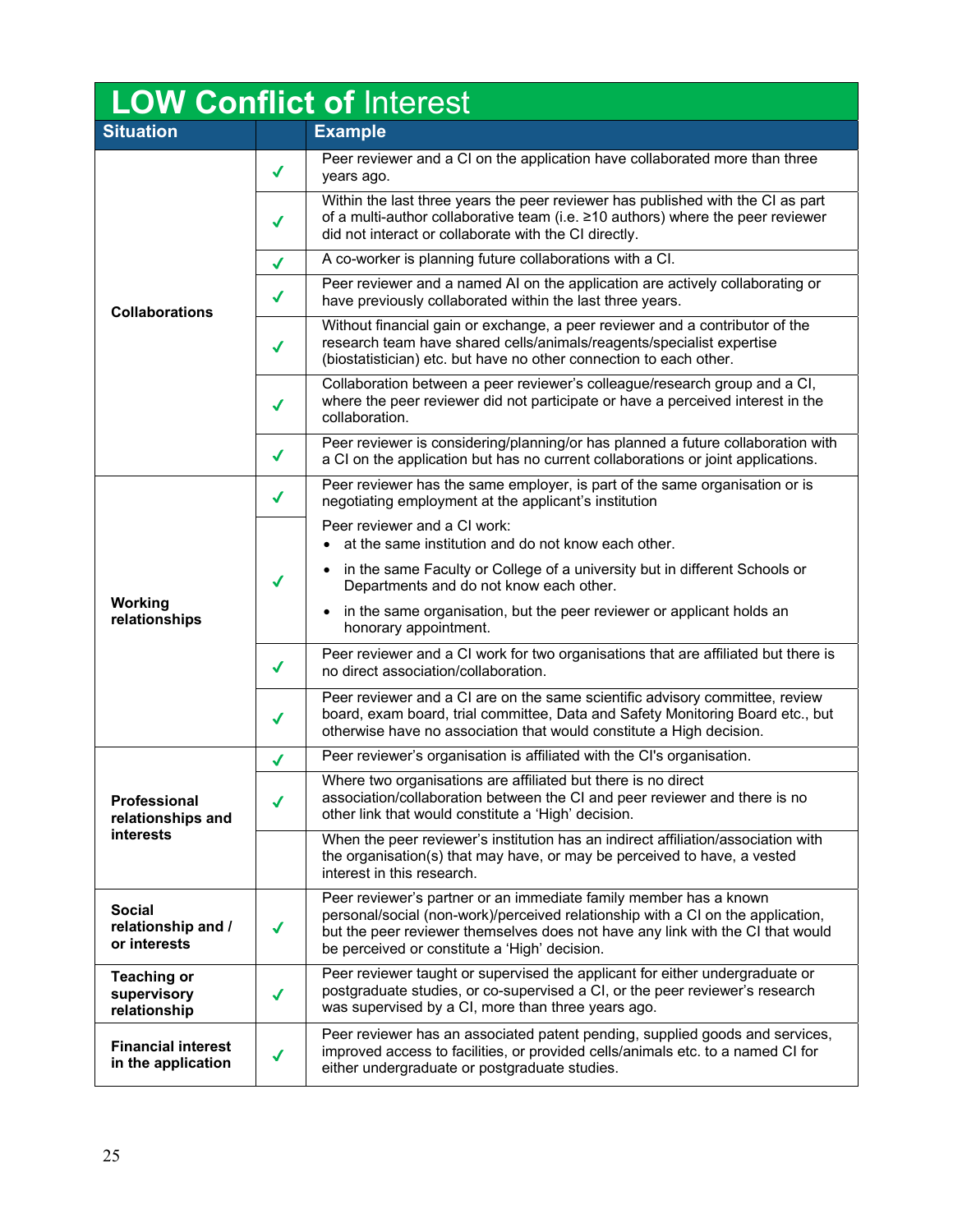|                                  | Peer reviewer has intellectual property that is being commercialised by an<br>affiliated institution. Peer reviewer has previously provided and/or received<br>cells/animals to/from a CI on the application, but has no other financial interests<br>directly relating to this application that would constitute a 'High' decision. |
|----------------------------------|--------------------------------------------------------------------------------------------------------------------------------------------------------------------------------------------------------------------------------------------------------------------------------------------------------------------------------------|
|                                  | Peer reviewer receives research funding or other support from a company, and<br>the research proposal may impact upon the company.                                                                                                                                                                                                   |
| Other interests or<br>situations | Peer reviewer may be, or may be perceived to be biased in their review of the<br>application. For example, peer reviewer is a lobbyist on an issue related to the<br>application.                                                                                                                                                    |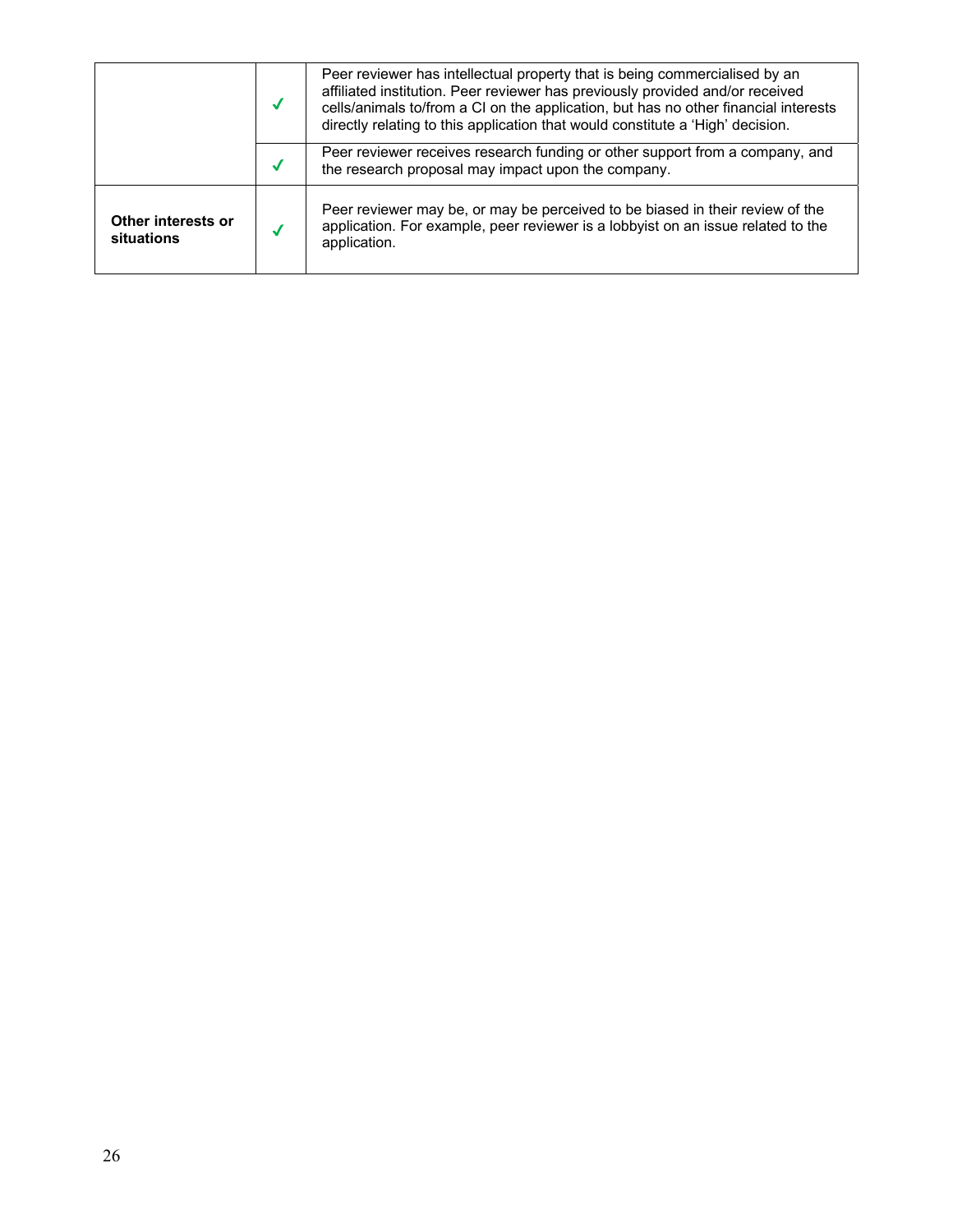## **Appendix C - 2021 IHPID TCR Assessment Criteria**

Applications will be assessed against the assessment criteria listed below and the category descriptors at Appendix D:

- 1. Scientific quality and relevance to the objectives and expected outcomes of the TCR (60%)
- 2. Record of achievement of the team in areas/disciplines relevant to this TCR relative to opportunity (40%).

Applications are also assessed relative to opportunity, taking into consideration any career disruptions, where applicable (see Appendix H).

Assessment of applications by peer reviewers will include incorporation of consumer and/or community involvement in the proposed research.

It is recognised that Aboriginal and Torres Strait Islander applicants often make additional valuable contributions to policy development, clinical/public health leadership and/or service delivery, community activities and linkages, and are often representatives on key committees. If applicable, these contributions will be considered when assessing research output and track record.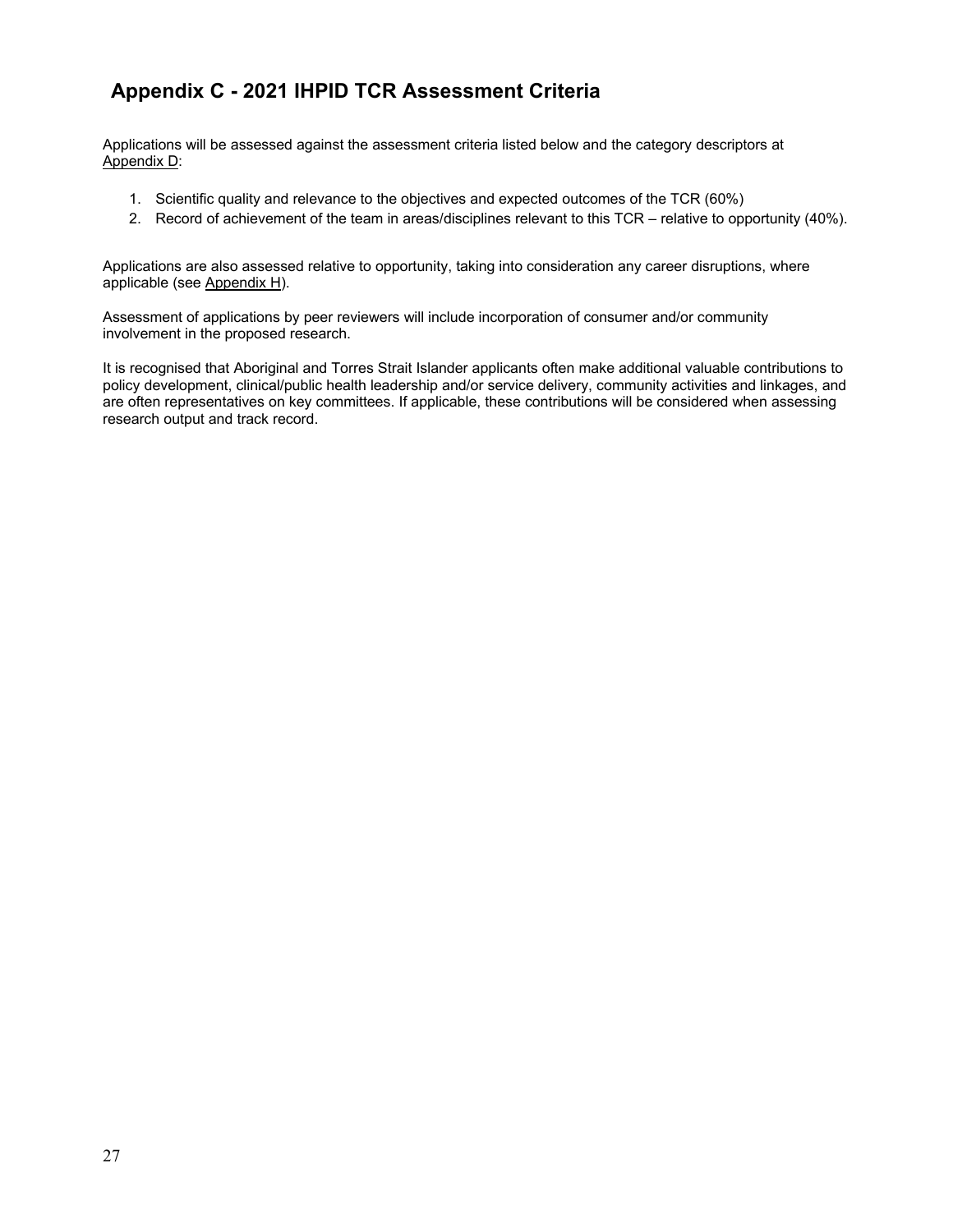# **Appendix D - 2021 TCR: IHPID Category Descriptors**

| Category               | Scientific Quality and Relevance to the Objectives and Expected Outcomes of<br>the TCR $(60\%)$                                                                                                                                                                                                                                                                                                                                                                                                                                                                                                                                                                                                                                                                                                                                                                  | Record of Achievement of the Team in Areas/Disciplines<br>Relevant to this TCR - relative to opportunity (40%)                                                                                                                                                                                                                                                                                                                                  |
|------------------------|------------------------------------------------------------------------------------------------------------------------------------------------------------------------------------------------------------------------------------------------------------------------------------------------------------------------------------------------------------------------------------------------------------------------------------------------------------------------------------------------------------------------------------------------------------------------------------------------------------------------------------------------------------------------------------------------------------------------------------------------------------------------------------------------------------------------------------------------------------------|-------------------------------------------------------------------------------------------------------------------------------------------------------------------------------------------------------------------------------------------------------------------------------------------------------------------------------------------------------------------------------------------------------------------------------------------------|
| <b>Outstanding</b>     | The research proposal:<br>• is highly relevant to the call<br>• is without question, highly feasible<br>. has objectives that are well-defined, highly coherent and strongly developed<br>• has a near flawless design<br>• has very comprehensive strategies for performance measures/milestones and<br>how grant funds and other resources will be shared, deployed, and redeployed<br>• will provide very high quality evidence that addresses the expected outcomes of<br>the call<br>• is highly competitive with the best comparable research proposals<br>internationally<br>• is highly likely to be translated into, or inform changes in, policy or health<br>practice<br>• will almost certainly result in highly influential publications<br>• is highly integrated with consumer and/or community representatives in every<br>aspect of the project | The applicant team:<br>. has a track record that is directly relevant to the proposed<br>research both in terms of depth and breadth<br>. has all the required skills and expertise to achieve the<br>expected outcomes<br>. has a multi-site national team, with an outstanding nation-<br>wide approach that is collaborative and multidisciplinary<br>• is highly networked with international alliances to exchange<br>knowledge and skills |
| -6<br><b>Excellent</b> | The research proposal:<br>• is very relevant to the call<br>• is highly feasible<br>. has objectives that are clear, logical and well developed<br>• is excellent in design<br>• has comprehensive strategies for performance measures/milestones and how<br>grant funds and other resources will be shared, deployed, and redeployed                                                                                                                                                                                                                                                                                                                                                                                                                                                                                                                            | The applicant team:<br>. has a track record that is highly relevant to the proposed<br>research in terms of depth and breadth<br>. has all the required skills and expertise to achieve the<br>expected outcomes<br>. has a multi-site national team, with an excellent nation-<br>wide approach that is collaborative and multidisciplinary<br>• is well networked with international alliances to exchange                                    |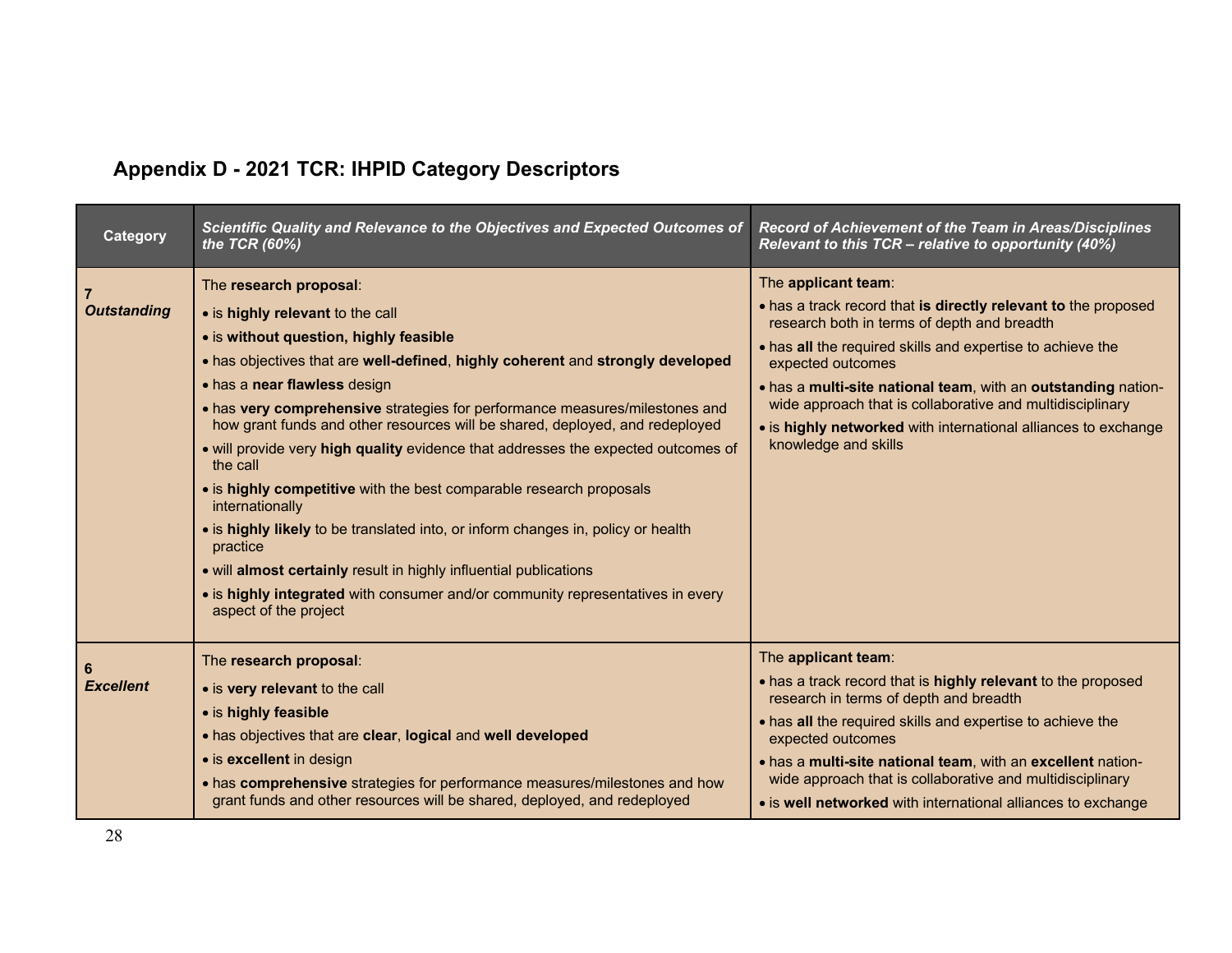|                  | . will provide high quality evidence that addresses the expected outcomes of the<br><b>TCR</b><br>• is very likely to be competitive with strong comparable research proposals<br>internationally<br>• is very likely to be translated into, or inform changes in, policy or health practice<br>• is very likely to result in highly influential publications<br>• is well integrated with consumer and/or community representatives in most<br>aspects of the project                                                                                                                                                                                                                                                                                                             | knowledge and skills                                                                                                                                                                                                                                                                                                                                                                                                             |
|------------------|------------------------------------------------------------------------------------------------------------------------------------------------------------------------------------------------------------------------------------------------------------------------------------------------------------------------------------------------------------------------------------------------------------------------------------------------------------------------------------------------------------------------------------------------------------------------------------------------------------------------------------------------------------------------------------------------------------------------------------------------------------------------------------|----------------------------------------------------------------------------------------------------------------------------------------------------------------------------------------------------------------------------------------------------------------------------------------------------------------------------------------------------------------------------------------------------------------------------------|
| <b>Very Good</b> | The research proposal:<br>• is relevant to the call<br>• is likely to be feasible<br>• has objectives that are clear and logical<br>• raises a few minor concerns with respect to the study design<br>• has clear strategies for performance measures/milestones and how grant funds<br>and other resources will be shared, deployed, and redeployed<br>. will provide some high quality evidence that addresses the expected outcomes<br>of the TCR<br>. may not be highly competitive with comparable research proposals<br>internationally<br>• may be translated into, or inform changes in, policy or health practice<br>• may result in several influential publications<br>• is integrated with consumer and/or community representatives in some aspects<br>of the project | The applicant team:<br>• has a track record that is very relevant to the proposed<br>research in terms of depth and breadth<br>• has most of the required skills and expertise to achieve the<br>expected outcomes<br>. has a multi-site national team, with a very good nation-<br>wide approach that is collaborative and multidisciplinary<br>• is networked with international alliances to exchange<br>knowledge and skills |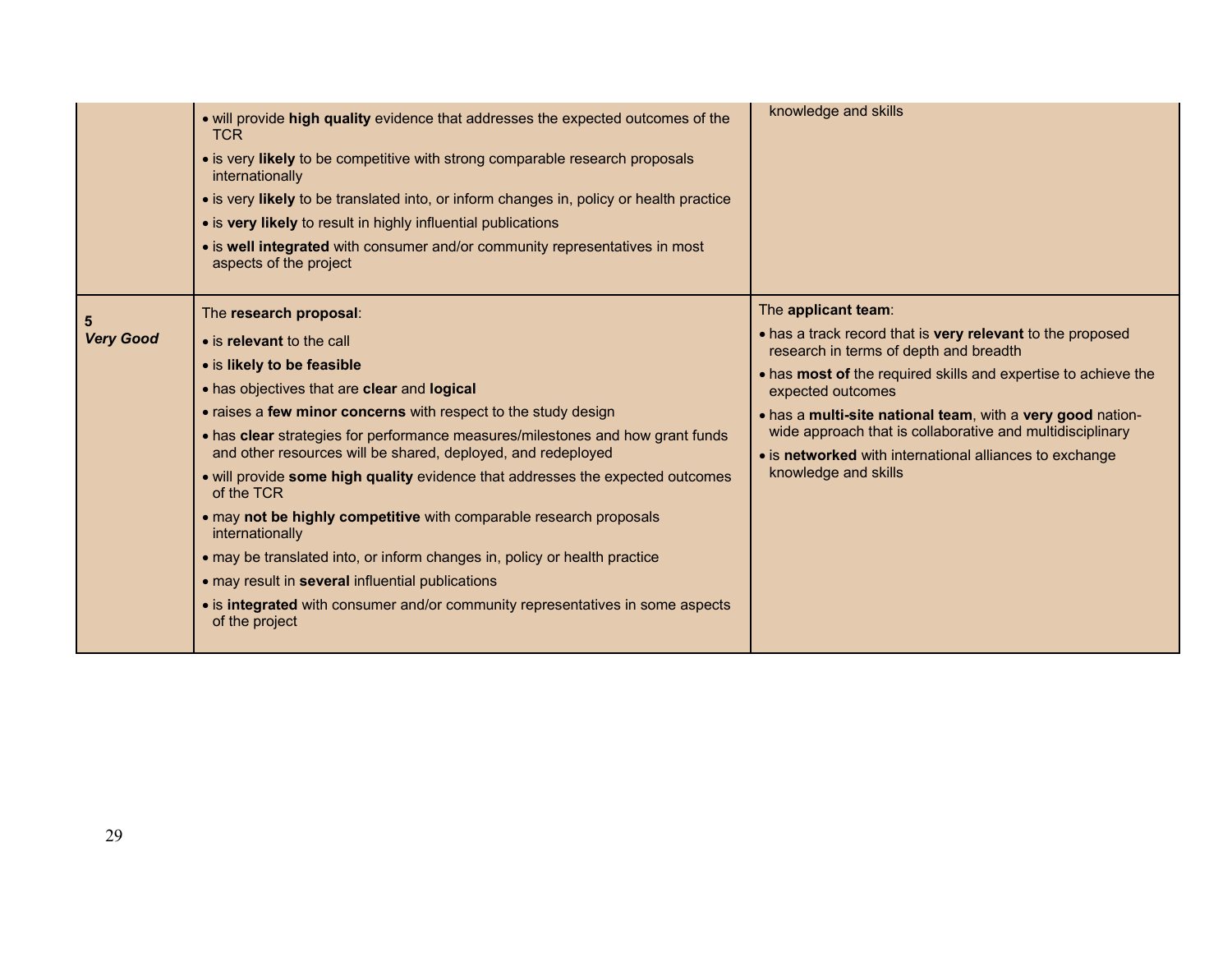| 4                    | The research proposal:                                                                                                                                                                                                                                                                                                                                                                                                                                                                                                                                                                                                                                                                                                                                                                          | The applicant team:                                                                                                                                                                                                                                                                                                                                                                                    |
|----------------------|-------------------------------------------------------------------------------------------------------------------------------------------------------------------------------------------------------------------------------------------------------------------------------------------------------------------------------------------------------------------------------------------------------------------------------------------------------------------------------------------------------------------------------------------------------------------------------------------------------------------------------------------------------------------------------------------------------------------------------------------------------------------------------------------------|--------------------------------------------------------------------------------------------------------------------------------------------------------------------------------------------------------------------------------------------------------------------------------------------------------------------------------------------------------------------------------------------------------|
| Good                 | • is somewhat relevant to the call<br>• raises some concerns regarding feasibility<br>• has objectives that are clear<br>• raises some concerns regarding the study design<br>. has some strategies for performance measures/milestones and how grant funds<br>and other resources will be shared, deployed, and redeployed<br>. will provide some evidence that addresses the expected outcomes of the TCR<br>• is not likely to be competitive with similar research proposals internationally<br>• may be translated into, or inform changes in, policy or health practice<br>• may result in some strong or influential publications<br>• is somewhat integrated with consumer and/or community representatives in<br>minor aspects of the project                                          | . has a track record that is consistent with the proposed<br>research in terms of depth and breadth<br>. has some of the required skills and expertise to achieve the<br>expected outcomes<br>. has a multi-site national team, with a nation-wide approach<br>that is collaborative and multidisciplinary<br>• is somewhat networked with international alliances to<br>exchange knowledge and skills |
| 3<br><b>Marginal</b> | The research proposal:<br>• is not particularly relevant to the call<br>• raises several concerns regarding feasibility<br>• is somewhat unclear in its objectives<br>• raises several concerns regarding the study design<br>• has superficial consideration of strategies for performance measures/milestones<br>and how grant funds and other resources will be shared, deployed, and<br>redeployed<br>• may provide limited evidence that addresses the expected outcomes of the TCR<br>• is not competitive nationally or internationally<br>• is unlikely to be translated into, or inform changes in, policy or health practice<br>• may result in some modestly influential publications<br>• is marginally integrated with consumer and/or community representatives in the<br>project | The applicant team:<br>• has a limited track record in the field of the proposed<br>research<br>• has minimal skills and expertise required to achieve the<br>expected outcomes<br>· does not have a multi-site national team, or a nation-wide<br>approach that is collaborative and multidisciplinary<br>• is marginally networked with international alliances to<br>exchange knowledge and skills  |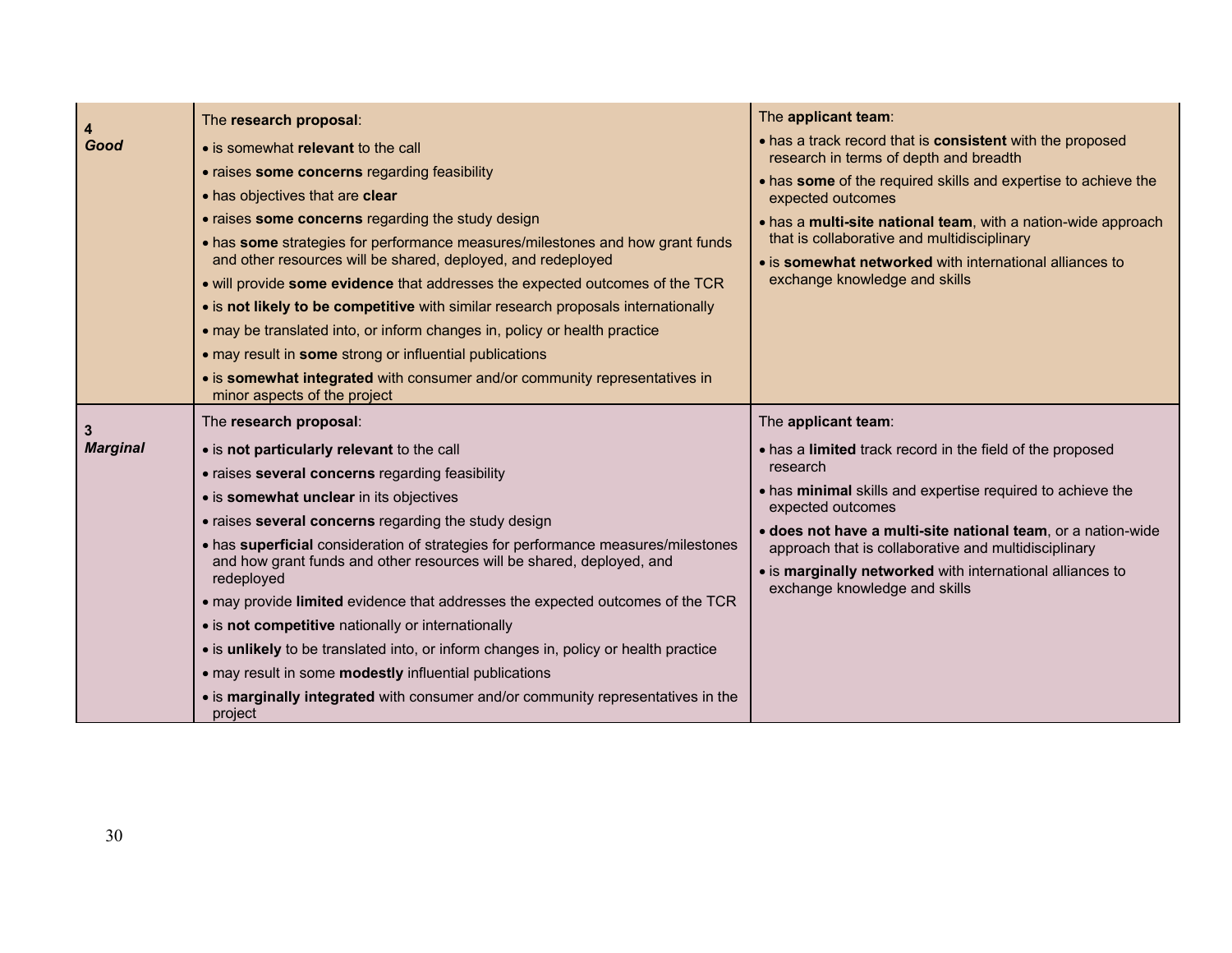| $\mathbf{2}$          | The research proposal:                                                                                                                                         | The applicant team:                                                                                                  |
|-----------------------|----------------------------------------------------------------------------------------------------------------------------------------------------------------|----------------------------------------------------------------------------------------------------------------------|
| <b>Unsatisfactory</b> | • raises several major concerns regarding feasibility                                                                                                          | . has a track record which <b>does not relate well</b> to the                                                        |
|                       | · is unclear in its' objectives                                                                                                                                | proposed research                                                                                                    |
|                       | • raises several major concerns regarding the study design                                                                                                     | • is deficient in many of the required skills and expertise to<br>achieve the expected outcomes                      |
|                       | . has no shared budget, some evidence of shared resources, no consideration of<br>how grant funds and other resources will be shared, deployed, and redeployed | · does not have a multi-site national team, or a nation-wide<br>approach that is collaborative and multidisciplinary |
|                       | • is poorly relevant to the call                                                                                                                               | • is poorly networked with international alliances to exchange                                                       |
|                       | • is not competitive nationally or internationally                                                                                                             | knowledge and skills                                                                                                 |
|                       | . unlikely to provide evidence that addresses the expected outcomes of the TCR                                                                                 |                                                                                                                      |
|                       | • is very unlikely to be translated into, or inform changes in, policy or health<br>practice                                                                   |                                                                                                                      |
|                       | • unlikely to result in influential publications                                                                                                               |                                                                                                                      |
|                       | • is poorly integrated with consumer and/or community representatives in the<br>project                                                                        |                                                                                                                      |
|                       | The research proposal:                                                                                                                                         | The applicant team:                                                                                                  |
| Poor                  | . contains a research plan that does not seem to be feasible and is unlikely to<br>be successfully completed                                                   | • does not have a relevant track record in the field of the<br>proposed research                                     |
|                       | • is very unclear in its objectives.                                                                                                                           | • is deficient in most of the required skills and expertise to                                                       |
|                       | • contains a study design that is not adequate                                                                                                                 | achieve the expected outcomes                                                                                        |
|                       | . has no shared budget, no evidence of shared resources, no consideration of how<br>grant funds and other resources will be shared, deployed, and redeployed   | · does not have a multi-site national team, or nation-wide<br>approach that is collaborative and multidisciplinary   |
|                       | • is not relevant to the call                                                                                                                                  | • is not networked with international alliances                                                                      |
|                       | • is not competitive nationally or internationally                                                                                                             |                                                                                                                      |
|                       | • is very unlikely to provide evidence that addresses the expected outcomes of<br>the TCR                                                                      |                                                                                                                      |
|                       | • has no potential to be translated into, or inform changes in, policy or health<br>practice                                                                   |                                                                                                                      |
|                       | • is very unlikely to result in influential publications                                                                                                       |                                                                                                                      |
|                       | • does not involve consumers and/or communities                                                                                                                |                                                                                                                      |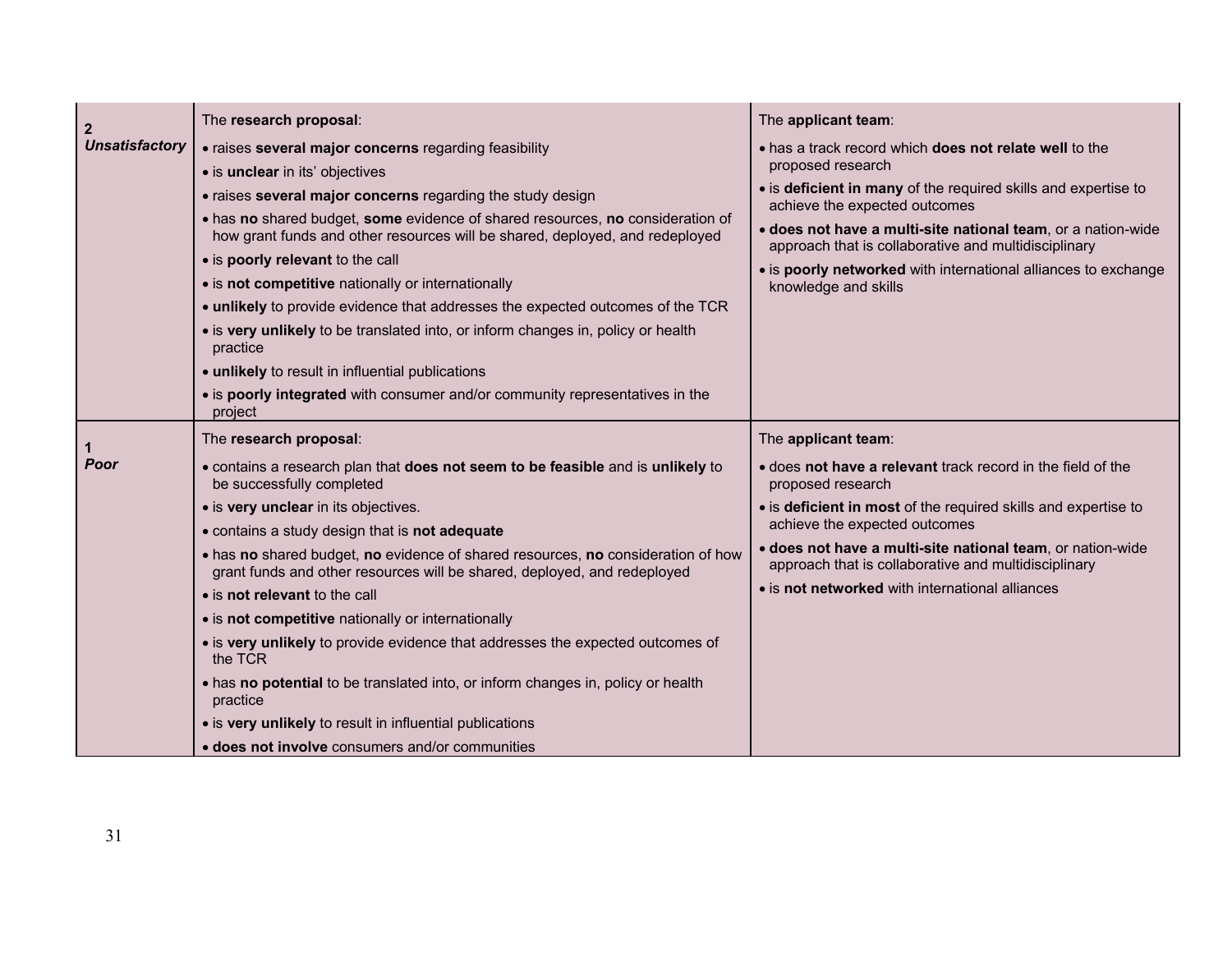## **Appendix E - Indigenous Research Excellence Criteria**

To qualify as Aboriginal and Torres Strait Islander health research, at least 20% of the research effort and/or capacity building must relate to Aboriginal and Torres Strait Islander health.

Qualifying applications must address the NHMRC *Indigenous Research Excellence Criteria* as follows:

- Community engagement the proposal demonstrates how the research and potential outcomes are a priority for Aboriginal and Torres Strait Islander communities with relevant community engagement by individuals, communities and/or organisations in conceptualisation, development and approval, data collection and management, analysis, report writing and dissemination of results.
- Benefit the potential health benefit of the project is demonstrated by addressing an important public health issue for Aboriginal and Torres Strait Islander people. This benefit can have a single focus or affect several areas, such as knowledge, finance and policy or quality of life. The benefit may be direct and immediate, or it can be indirect, gradual and considered.
- Sustainability and transferability the proposal demonstrates how the results of the project have the potential to lead to achievable and effective contributions to health gain for Aboriginal and Torres Strait Islander people, beyond the life of the project. This may be through sustainability in the project setting and/or transferability to other settings such as evidence based practice and/or policy. In considering this issue, the proposal should address the relationship between costs and benefits.
- Building capability the proposal demonstrates how Aboriginal and Torres Strait Islander people, communities and researchers will develop relevant capabilities through partnerships and participation in the project.

Peer reviewers will consider these in their overall assessment of the application, when scoring the *Assessment Criteria* set out in Appendix C.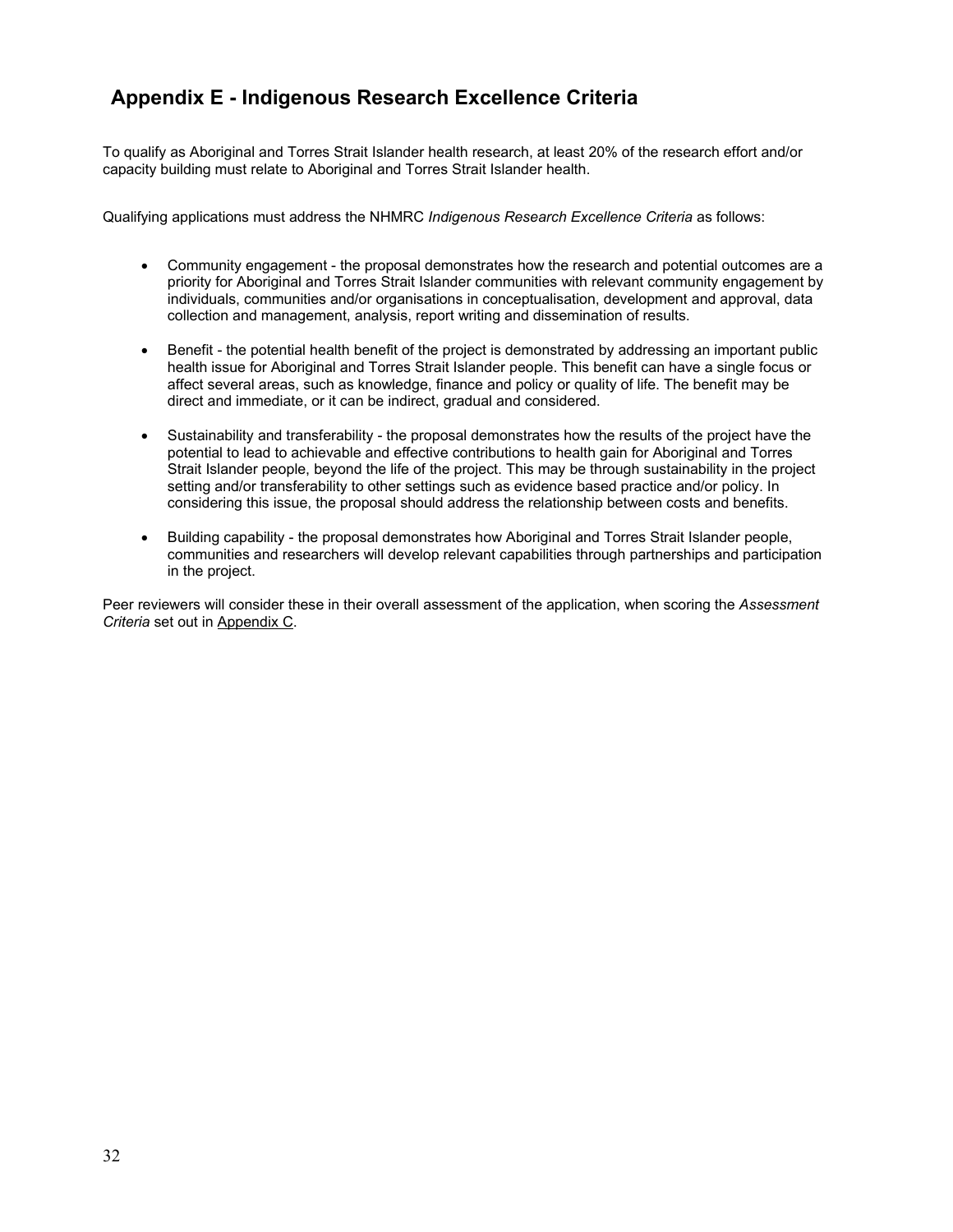## **Appendix F – Guidance for assessing applications against the Indigenous Research Excellence Criteria**

Peer reviewers should consider the following when assessing applications that have a focus on the health of Indigenous Australians. The points below should be explicit throughout the application and not just addressed separately within the Indigenous criteria section.

#### **Community Engagement**

- Does the proposal clearly demonstrate a thorough and culturally appropriate level of engagement with the Aboriginal and Torres Strait Islander community or health services prior to submission of the application?
- Is there clear evidence that the level of engagement throughout the project will ensure the feasibility of the proposed study?
- Has the application demonstrated evidence that any of the methods, objectives or key elements of the proposed work have been formed, influenced or defined by the community?
- Were the Indigenous community instrumental in identifying and inviting further research into the health issue and will the research outcomes directly benefit the 'named' communities?
- Is there a history of working together with the 'named' communities e.g. co-development of the grant, involvement in pilot studies or how the 'named' communities will have input/control over the research process and outcomes across the life of the project?

#### **Benefit**

- Does the proposal clearly outline the potential health benefits (both intermediate and long term, direct and indirect) to Aboriginal and Torres Strait Islander people?
- Does the proposal demonstrate that the benefit(s) of the project have been determined or guided by Aboriginal and Torres Strait Islander people, communities or organisations themselves?

#### **Sustainability and Transferability**

- Does the proposal:
	- $\circ$  Provide a convincing argument that the outcomes will have a positive impact on the health of Aboriginal and Torres Strait Islander peoples, which can be maintained after the study has been completed?
	- o Have relevance to other Indigenous communities?
	- $\circ$  Clearly plan for and articulate a clear approach to knowledge translation and exchange?
	- $\circ$  Demonstrate that the findings are likely to be taken up in health services and/or policy?
- Will the outcomes from the study make a lasting contribution to Aboriginal and Torres Strait Islander communities and their wellbeing?

#### **Building Capability**

- Does the proposal outline how Aboriginal and Torres Strait Islander people and/or communities will benefit from capability development?
- Does the proposal outline how researchers and individuals/groups associated with the research project will develop capabilities that allow them to have a greater understanding/engagement of Aboriginal and Torres Strait Islander peoples?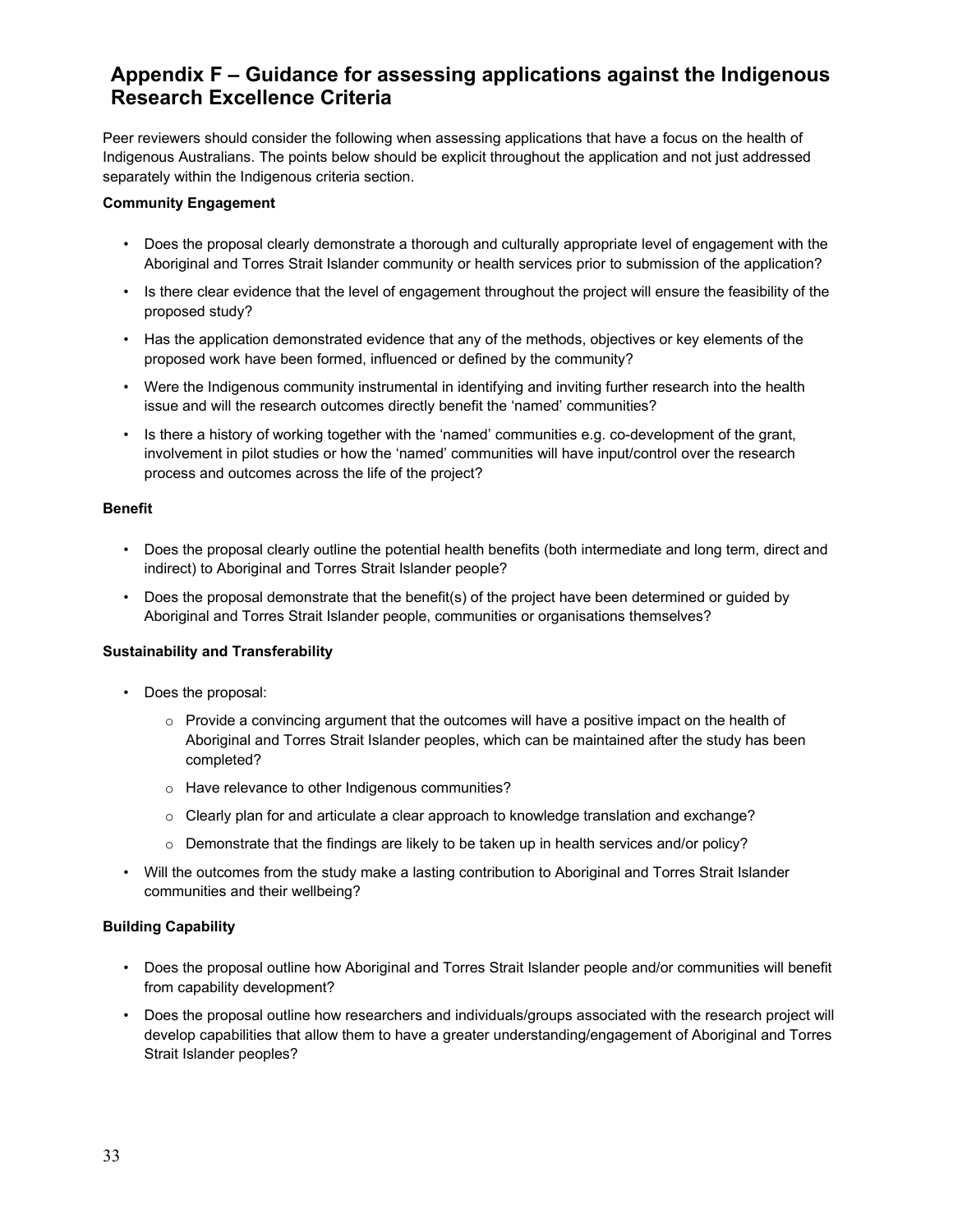## **Appendix G – Peer Review Guidance for Community/Consumer Representatives**

The purpose of community/consumer representation is to convey the perspectives of people with an intellectual disability, their families and carers, in accessing and utilising preventative health services to the wider peer review panel (PRP). This informed by their knowledge and lived experience.

As detailed in the *2021 TCR: IHPID Grant Opportunity Guidelines*, NHMRC strongly encourages community and consumer involvement and engagement to be included in the design, conduct and dissemination of outcomes of the research proposed. This includes members of the community with intellectual disability or as carers / advocates for people with intellectual disability.

The following questions are provided as guidance only, to assist in framing your report to the PRP.

#### Community/consumer representative are not required to specifically address each question in their verbal report.

Consumer and community involvement activities (involvement activities):

- Has there been community/consumer involvement into the development of this project?
- If yes, has this involvement been appropriate to understand the needs of the community/consumer?
- Is the type of ongoing community/consumer involvement clearly described, including the matters on which they will be consulted and the mechanisms by which this consultation will occur? Is the proposed research feasible?

Support for community and consumer involvement activities:

- Does the team have relevant experience in working with communities and consumers?
- Does the research propose to involve consumers and/or the community in the research team (such as consumer input to advisory committees, planned activities or specific roles for community members) ?
- Has consideration been given to the time and resources required to involve and support the involvement of community/consumer representative in the research?

Research impact on consumers and community:

- Does the proposed research address the objectives of the call in a way that is relevant to the needs of consumers and the community?
- Has the researcher indicated when the potential benefits of the research be achieved? How important are the benefit(s)?
- Will the outcomes of the proposed research make a difference in improving health services or health policy that will lead to improved health outcomes for individuals?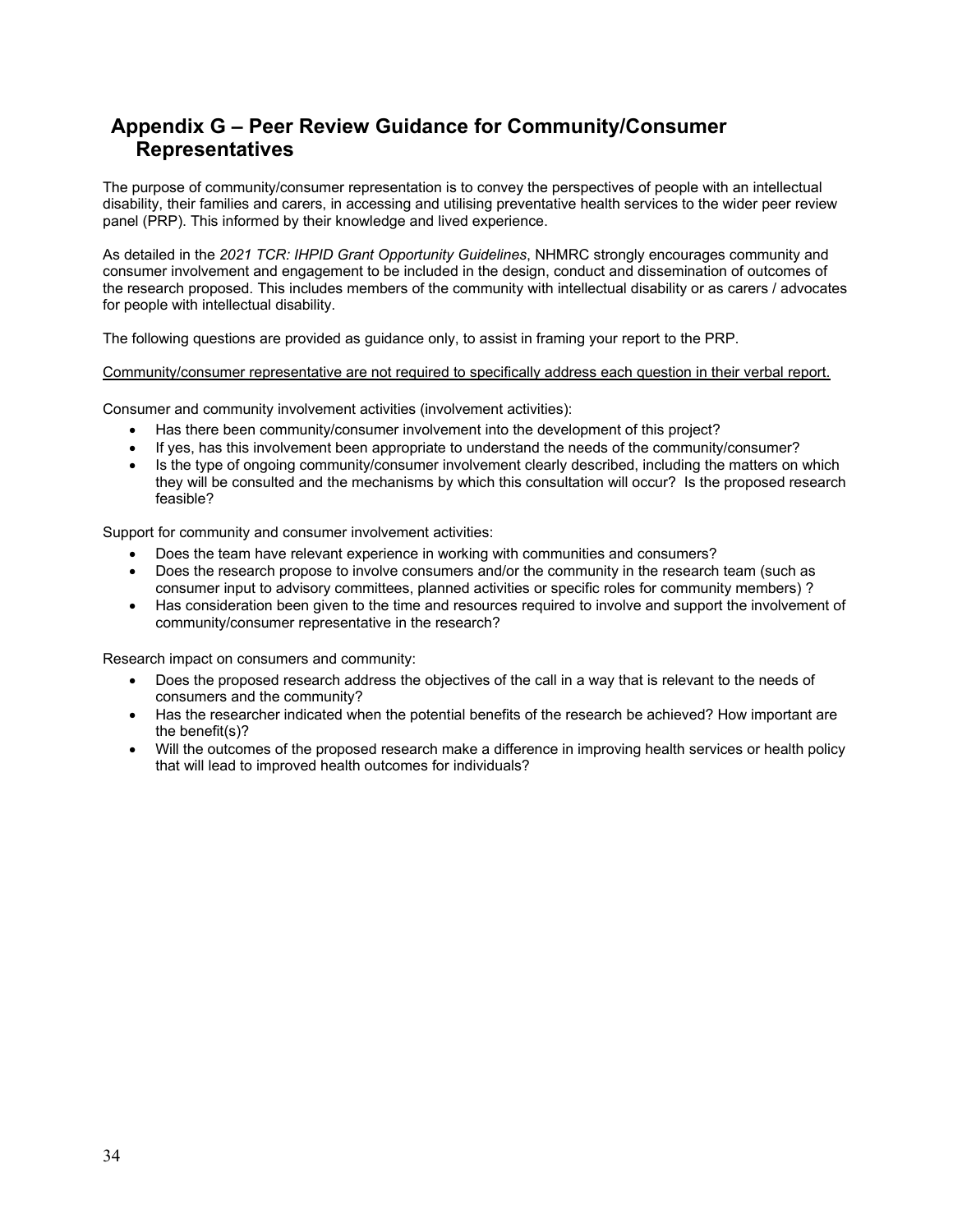## **Appendix H – NHMRC Relative to Opportunity Policy**

### Purpose

NHMRC's goal is to support the highest quality research that will lead to improvements in health over the short or long term. Peer review by independent experts is used to identify well-designed feasible projects that address a significant question and are undertaken by researchers with demonstrated capacity to perform high quality research.

In most NHMRC grant schemes, peer reviewers are asked to assess the track record of the applicants as well as the proposed research. However, NHMRC recognises that not all research careers are the same and therefore peer reviewers are asked to assess track records "relative to opportunity", taking into account circumstances that have affected the applicant's research productivity.

The purpose of this document is to outline NHMRC's Relative to Opportunity Policy with respect to:

- peer review of applicant track records
- **•** eligibility to apply for Emerging Leadership Investigator Grants.

### Policy approach

NHMRC considers Relative to Opportunity to mean that peer reviewers should assess an applicant's track record of research productivity and professional contribution in the context of their career stage and circumstances, by taking into consideration whether the applicant's productivity and contribution are commensurate with the opportunities available to them.

The policy has two components:

- Career Disruption a prolonged interruption to the ability to work due to pregnancy, illness/injury and/or carer responsibilities. Career Disruptions are taken into account in track record assessment and in determining an applicant's eligibility to hold an Emerging Leadership Investigator Grant (in terms of years since they received their PhD).
- Other Relative to Opportunity considerations any other personal or professional circumstances affecting research productivity. These circumstances are taken into account in track record assessment.

In addition to *NHMRC's Principles of Peer Review,* particularly fairness and transparency, the following principles support this objective:

- **Research opportunity**: Researchers' outputs and outcomes should reflect their opportunities to advance their career and the research they conduct.
- **Fair access**: Researchers should have access to the funding available through NHMRC's grant program consistent with their experience and career stage.
- **Career diversity**: Researchers with career paths that include time spent outside academia should not be disadvantaged. NHMRC recognises that time spent in other sectors, such as industry, may enhance research outcomes for both individuals and teams.

NHMRC expects that peer reviewers will give clear and explicit attention to these principles to identify the highest quality research and researchers. NHMRC recognises that life circumstances can be varied and therefore it is not possible to implement a formulaic approach to applying Relative to Opportunity considerations during peer review.

#### Consideration of career circumstances during peer review of grant applications

Under the Relative to Opportunity policy, researchers' career circumstances are considered during track record assessment. This aims to take into account salient research opportunity considerations over the course of a research career and is not intended to address minor changes to life circumstances.

Circumstances considered during peer review include, but are not limited to: